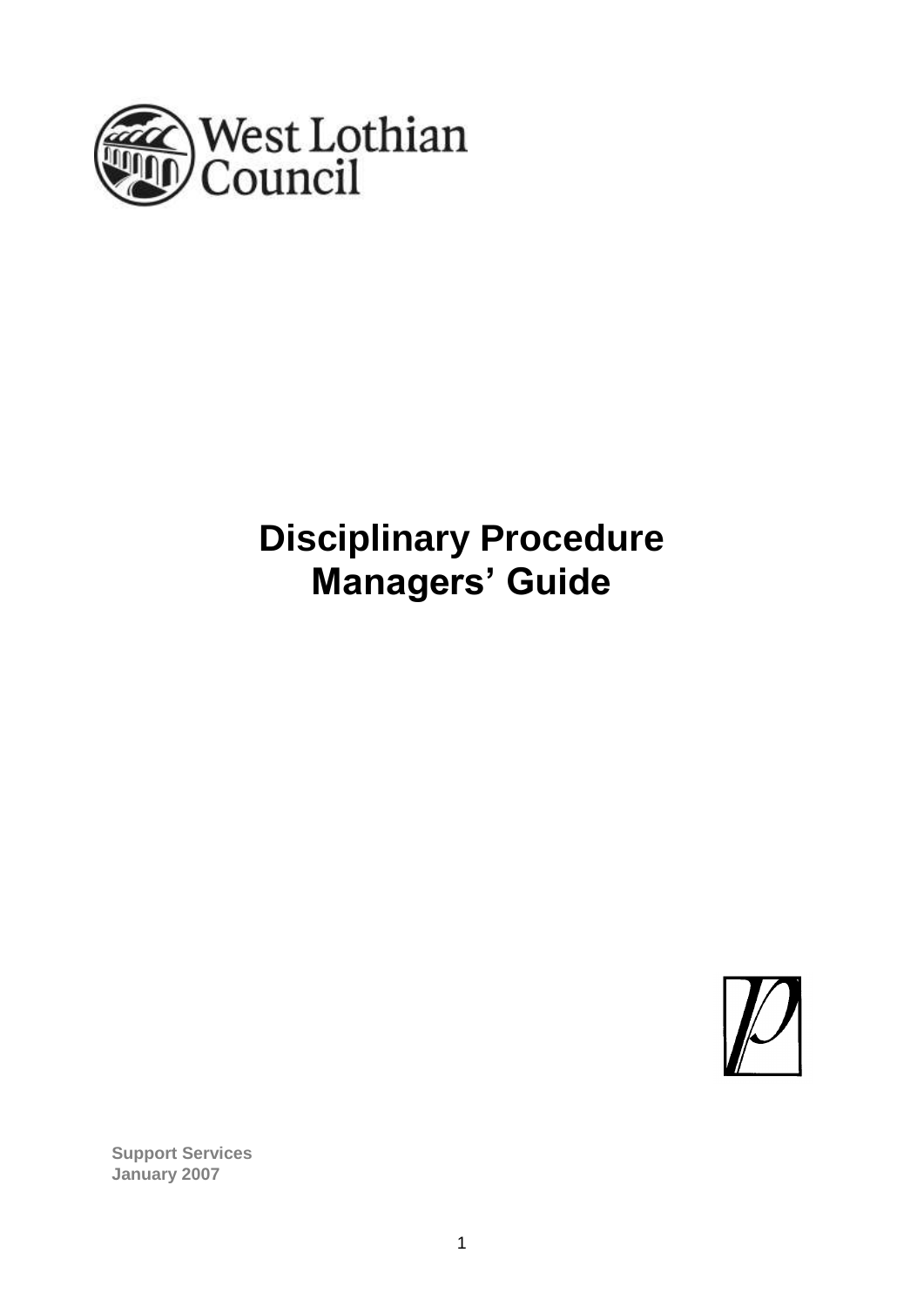

## **DISCIPLINARY PROCEDURE - MANAGERS' GUIDE**

#### **CONTENTS**

| $\bullet$ | What is counselling and when it is appropriate to use this to deal with a lapse in                                                                                            |  |
|-----------|-------------------------------------------------------------------------------------------------------------------------------------------------------------------------------|--|
| $\bullet$ | What is the formal disciplinary procedure and when is it appropriate to use this to deal                                                                                      |  |
|           |                                                                                                                                                                               |  |
|           |                                                                                                                                                                               |  |
| $\bullet$ | Where can the council's rules governing standards of conduct and performance be                                                                                               |  |
| $\bullet$ |                                                                                                                                                                               |  |
| $\bullet$ | What happens if an employee breaches a workplace rule/standard of conduct? 7                                                                                                  |  |
|           |                                                                                                                                                                               |  |
|           |                                                                                                                                                                               |  |
| $\bullet$ |                                                                                                                                                                               |  |
|           |                                                                                                                                                                               |  |
|           |                                                                                                                                                                               |  |
|           |                                                                                                                                                                               |  |
| $\bullet$ | Can an employee be disciplined for an act of misconduct they have committed out with                                                                                          |  |
| $\bullet$ | Can an employee be disciplined for a criminal offence they have committed outwith the                                                                                         |  |
| $\bullet$ | Where an employee is charged with a criminal offence, is it necessary to await the<br>outcome of any criminal proceedings before deciding whether or not to take disciplinary |  |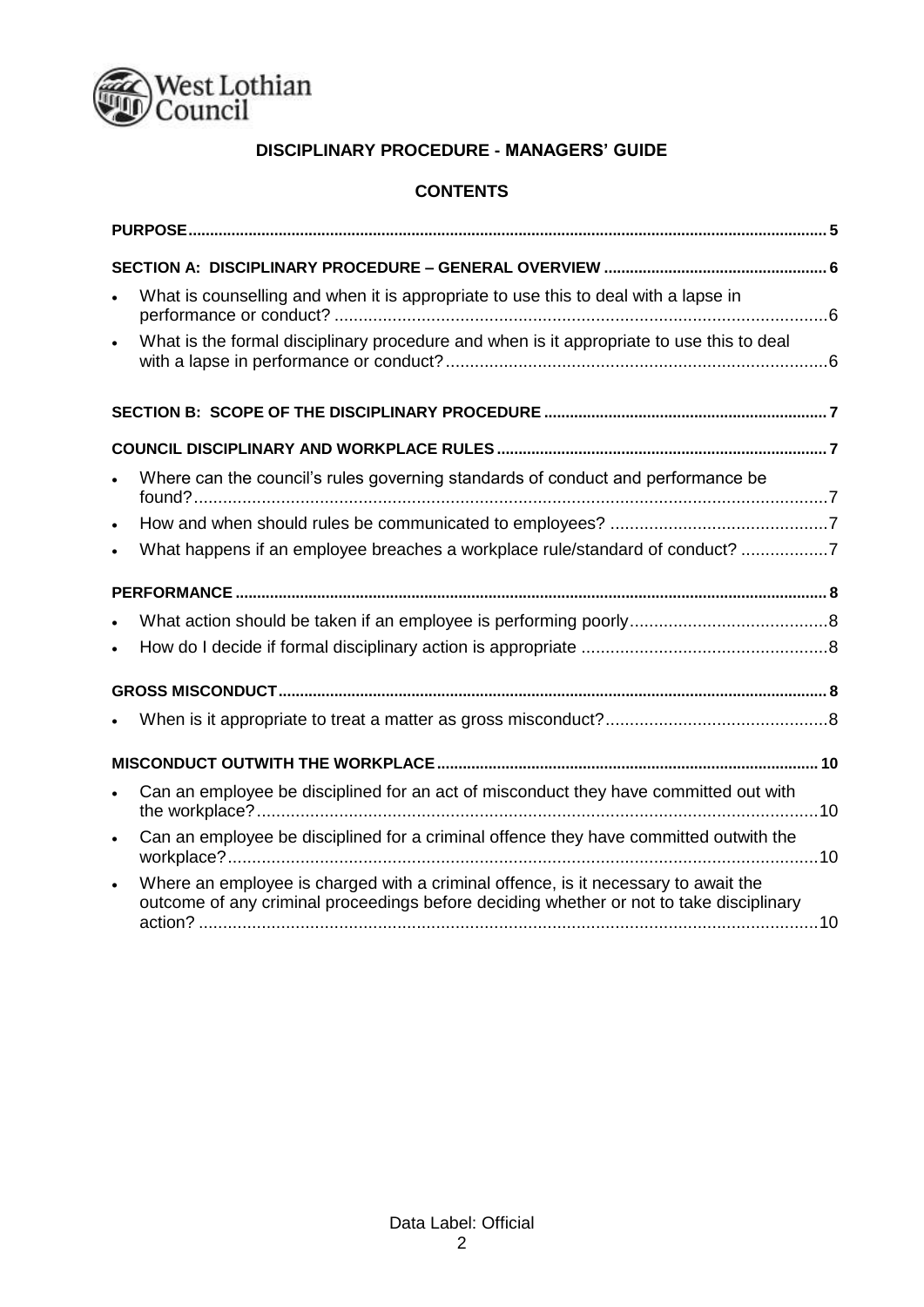| $\bullet$ |                                                                                                                                                                                 |  |
|-----------|---------------------------------------------------------------------------------------------------------------------------------------------------------------------------------|--|
|           | What happens when an employee on precautionary suspension submits a medical                                                                                                     |  |
|           |                                                                                                                                                                                 |  |
|           |                                                                                                                                                                                 |  |
|           |                                                                                                                                                                                 |  |
|           | Can the same individual be both the Investigating Officer and the Nominated Officer? 12                                                                                         |  |
|           | Who should conduct investigations into allegations involving inappropriate behaviour                                                                                            |  |
| $\bullet$ |                                                                                                                                                                                 |  |
| $\bullet$ |                                                                                                                                                                                 |  |
| $\bullet$ | Does an employee need to be given notice of an investigation meeting?14                                                                                                         |  |
|           | Do individuals need to be told that the investigation meeting may lead to disciplinary                                                                                          |  |
| $\bullet$ | Do employees have the right to be accompanied at fact-finding/investigation meetings? 14                                                                                        |  |
|           | Should signed written statements always be obtained from witnesses?14                                                                                                           |  |
|           | What if the employee who is the subject of the investigation refuses to sign a written                                                                                          |  |
| $\bullet$ | What if a witness is willing to give a statement but is not prepared to attend a disciplinary                                                                                   |  |
|           | What happens if an employee submits a grievance during the disciplinary investigation? 15                                                                                       |  |
|           | What happens if an employee resigns pending an investigation or before it has been                                                                                              |  |
|           |                                                                                                                                                                                 |  |
|           |                                                                                                                                                                                 |  |
|           |                                                                                                                                                                                 |  |
|           | Who decides whether a formal disciplinary hearing is to follow an investigation?16                                                                                              |  |
| $\bullet$ | Where the Nominated Officer concludes that a disciplinary hearing should be convened,<br>what information should be contained in the letter requiring the employee to attend?16 |  |
| $\bullet$ | What other information should an employee be given in advance of the disciplinary                                                                                               |  |
| $\bullet$ | What if an employee is unable to attend a disciplinary hearing on the date specified?16                                                                                         |  |
| $\bullet$ |                                                                                                                                                                                 |  |
| $\bullet$ | What if an employee indicates that they are unable to attend a hearing due to illness?17                                                                                        |  |
| $\bullet$ | What if an employee is unable to attend a disciplinary hearing because they are in prison?17                                                                                    |  |
| $\bullet$ |                                                                                                                                                                                 |  |
| $\bullet$ |                                                                                                                                                                                 |  |
|           |                                                                                                                                                                                 |  |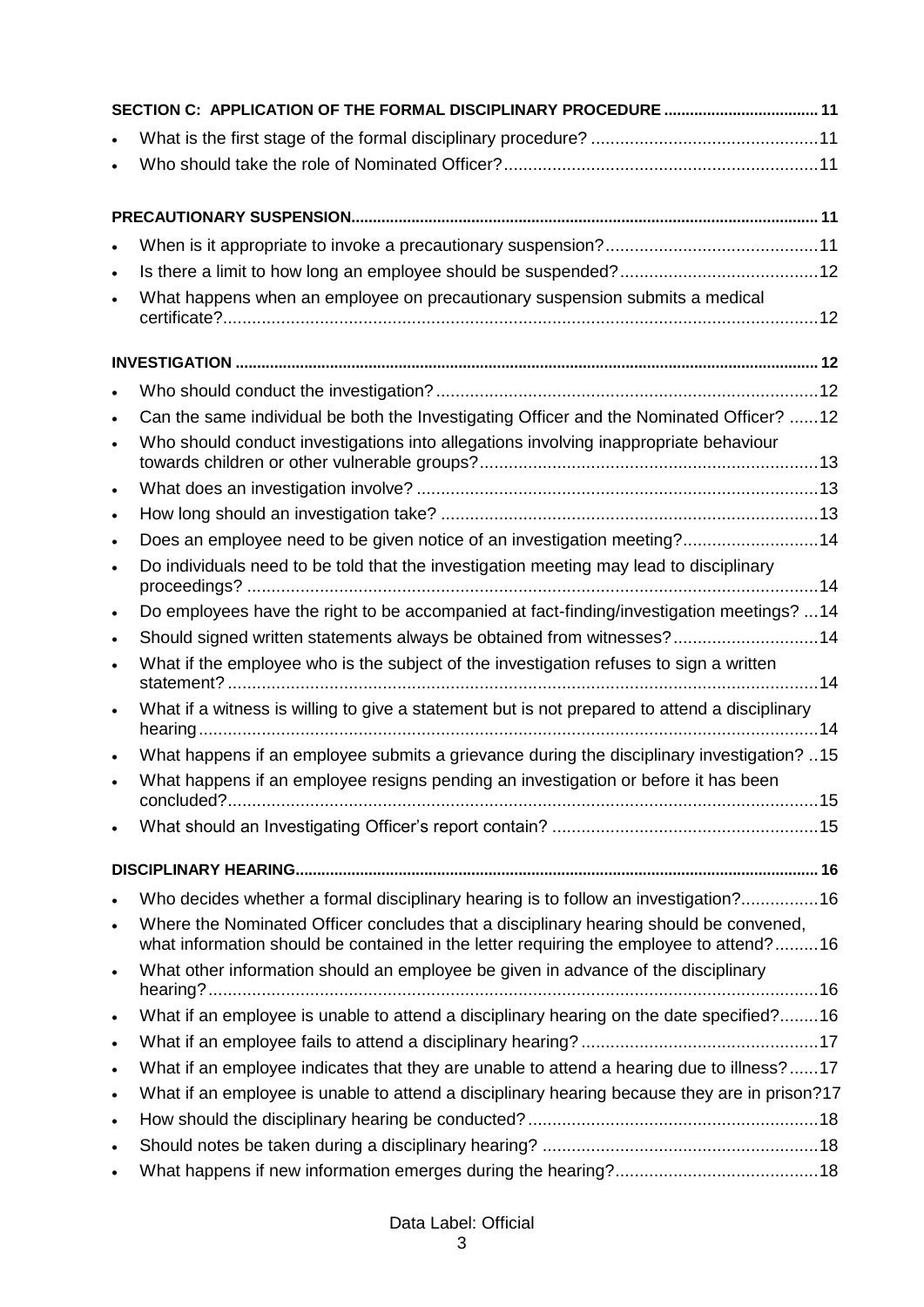|           | What procedural considerations require to be taken into account when dealing with<br>disciplinary cases involving allegations of harassment and bullying? 18                 |  |
|-----------|------------------------------------------------------------------------------------------------------------------------------------------------------------------------------|--|
|           |                                                                                                                                                                              |  |
|           | In arriving at a disciplinary decision, what factors should the Nominated Officer take into                                                                                  |  |
| $\bullet$ | Are there any specific factors that should be considered in sickness absence cases?19                                                                                        |  |
| $\bullet$ | Are there any specific factors that should be considered in cases involving perfomance                                                                                       |  |
| $\bullet$ | In deciding the appropriate disciplinary penalty, can account be taken of live warnings on                                                                                   |  |
| $\bullet$ | When should the outcome of a disciplinary hearing be conveyed to the employee                                                                                                |  |
|           | How much detail should be included in the letter confirming the disciplinary decision? 20                                                                                    |  |
|           |                                                                                                                                                                              |  |
| $\bullet$ | Does an employee have to submit written grounds of appeal before an appeal hearing can                                                                                       |  |
| $\bullet$ | In an appeal against disciplinary action, who should lead the Service's case?21                                                                                              |  |
| $\bullet$ | Are there any specific factors that should be considered in appeals involving child                                                                                          |  |
|           |                                                                                                                                                                              |  |
|           |                                                                                                                                                                              |  |
|           |                                                                                                                                                                              |  |
| $\bullet$ | What should I do if an employee is accused of mistreating a child/vulnerable adult or                                                                                        |  |
| $\bullet$ | Who can provide specialist advice and support regarding the management of cases<br>where allegations are made regardinig the mistreatment of a child or a child being put at |  |
|           |                                                                                                                                                                              |  |
|           |                                                                                                                                                                              |  |
| $\bullet$ | How should cases of suspected fraud/theft in the Council be dealt with?22<br>What does an investigation under the Procedures Relating to the Investigation of                |  |
| $\bullet$ | In cases of suspected fraud or theft, who decides if the Police should be involved? 23                                                                                       |  |
|           |                                                                                                                                                                              |  |
|           | In cases of Substance Misuse under what circumstances would disciplinary action be                                                                                           |  |
| $\bullet$ | Are there any circumstances in which disciplinary action is appropriate despite a physical                                                                                   |  |
|           |                                                                                                                                                                              |  |
| $\bullet$ |                                                                                                                                                                              |  |
| $\bullet$ |                                                                                                                                                                              |  |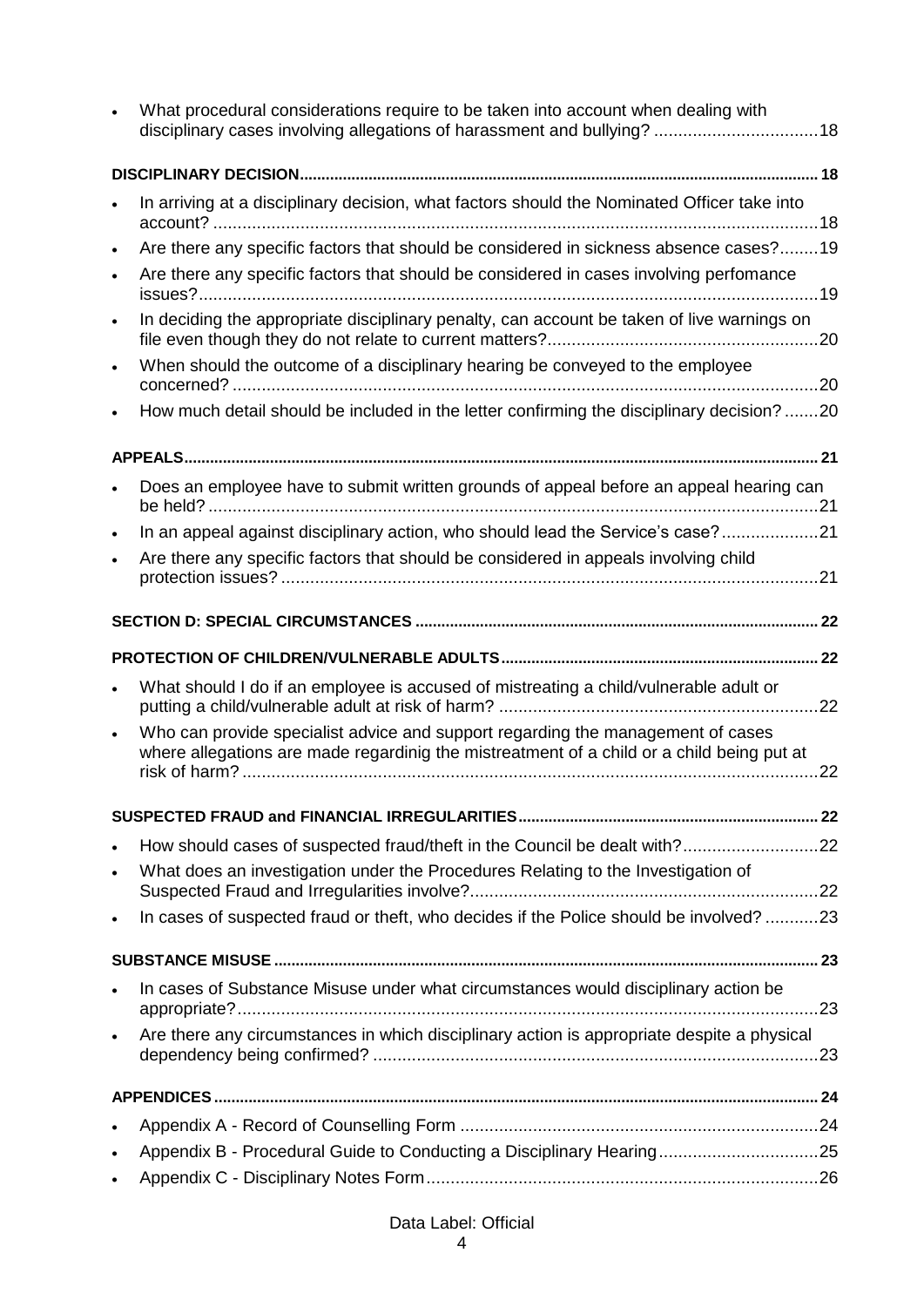#### **DISCIPLINARY PROCEDURE - MANAGERS' GUIDE**

#### **PURPOSE**

This guide is designed to assist managers apply the council's Disciplinary Procedure fairly and consistently. The law on unfair dismissal requires employers to act reasonably when dealing with disciplinary issues. What is classed as reasonable behaviour will depend on the circumstances of each case and is ultimately a matter for employment tribunals to decide.

This guide provides additional guidance on applying the Disciplinary Procedure using a frequently asked questions format. The questions relate to disciplinary questions and issues commonly encountered by managers and are not designed to cover every disciplinary circumstance. Advice on complex disciplinary matters should be obtained from Human Resources and Legal Services as appropriate.

This document should be read in conjunction with the [ACAS Code of Practice o](http://www.acas.org.uk/index.aspx?articleid=2174)n Disciplinary and Grievance Procedures, which contains the following core principles that all employers should observe in applying their disciplinary procedures:

- Use procedures primarily to help and encourage employees to improve rather than just as a way of imposing a punishment.
- Inform the employee of the complaint against them, and provide them with an opportunity to state their case before decisions are reached.
- Allow employees to be accompanied at disciplinary meetings.
- Make sure that disciplinary action is not taken until the facts of the case have been established and that the action is reasonable in the circumstances.
- Never dismiss an employee for a first disciplinary offence, unless it is a case of gross misconduct.
- Give the employee a written explanation for any disciplinary action taken and make sure they know what improvement is expected.
- Give the employee an opportunity to appeal.
- Deal with issues as thoroughly and promptly as possible.
- Act consistently.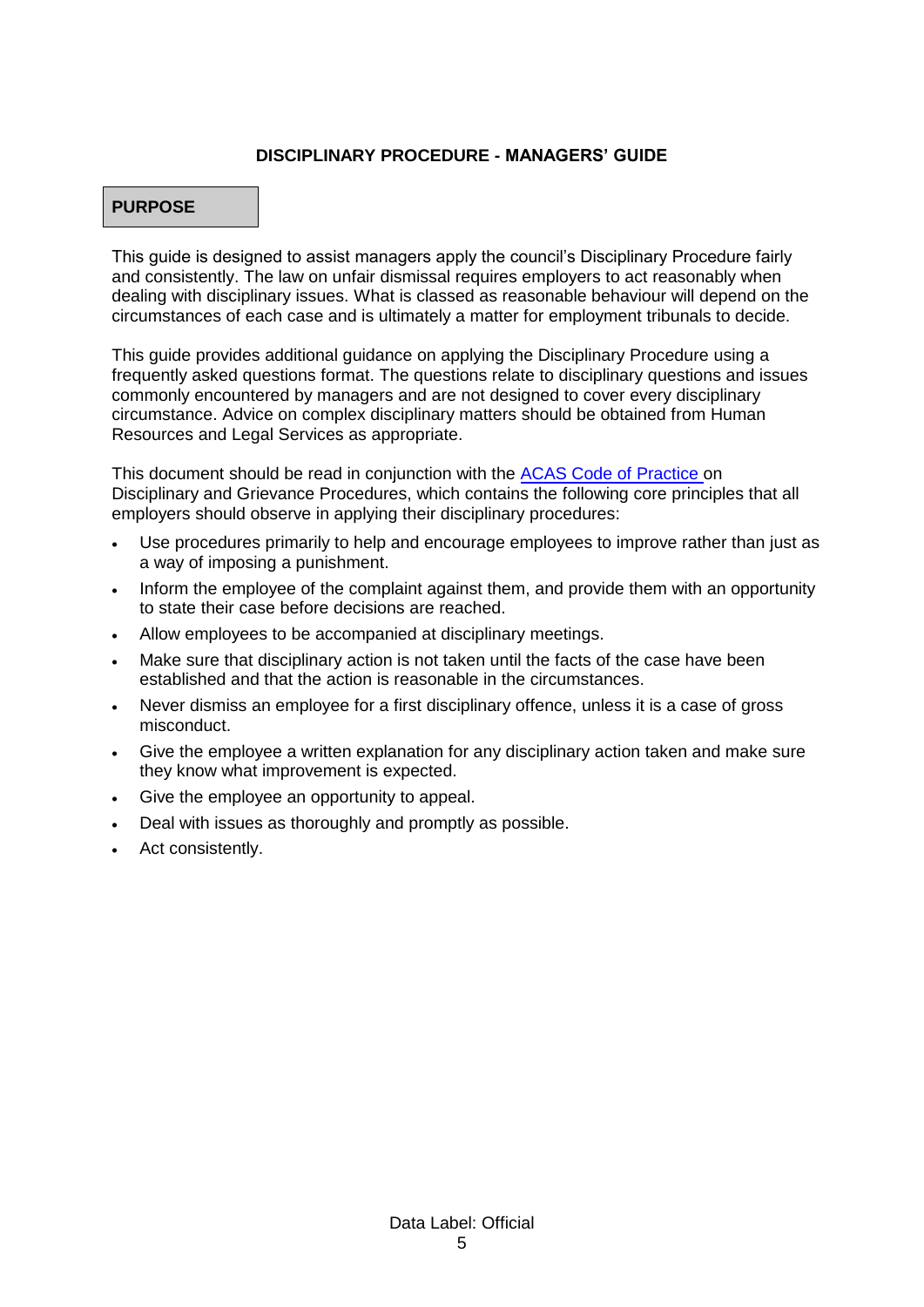#### **SECTION A: DISCIPLINARY PROCEDURE – GENERAL OVERVIEW**

The key aim of the disciplinary procedure is to encourage an improvement in an individual's conduct or performance. For this reason, the disciplinary procedure includes both an informal (counselling) and a formal route for addressing issues with an employee's conduct or performance.

#### **What is counselling and when it is appropriate to use this to deal with a lapse in performance or conduct?**

Counselling is the informal method of addressing issues with an employee's conduct or performance. As a general rule, counselling should be used in the first instance to deal with relatively minor lapses in conduct or performance

A counselling meeting is normally a one-to-one meeting between an employee and their line manager. The aim of this meeting is to:

- explain to the employee what the problems are with their conduct or performance,
- explore the reasons for these problems (giving the employee an opportunity to raise any issues they feel have contributed to the problems)
- confirm the required improvement in performance and, what actions are required to achieve this (both by the employee and the manager)
- explain to the employee the potential consequences of a failure to achieve the required improvements

The outcome of this meeting should be recorded on the Record of Counselling form and retained by the manager out with the employees personal file

#### **What is the formal disciplinary procedure and when is it appropriate to use this to deal with a lapse in performance or conduct?**

Where counselling does not result in the required improvement or where the lapse is considered to be of a more serious nature, the formal [Disciplinary Procedure \(Non-Teaching](https://www.westlothian.gov.uk/media/28445/Disciplinary-Procedure-Non-Teaching/pdf/DisciplinaryProcedure(Non-Teaching).pdf)  [Staff\)](https://www.westlothian.gov.uk/media/28445/Disciplinary-Procedure-Non-Teaching/pdf/DisciplinaryProcedure(Non-Teaching).pdf) or [Disciplinary Procedure \(Teaching Staff\)](https://www.westlothian.gov.uk/media/28446/Disciplinary-Procedure-Teachers/pdf/Disciplinary-procedure-teachers.pdf) should be followed.

The first stage in the formal disciplinary procedure is to conduct an investigation into the alleged conduct or performance issues. The findings of this investigation will determine whether or not it is appropriate to convene a disciplinary hearing. If a disciplinary hearing is convened this may result in a range of disciplinary action being taken depending on the circumstances of each case.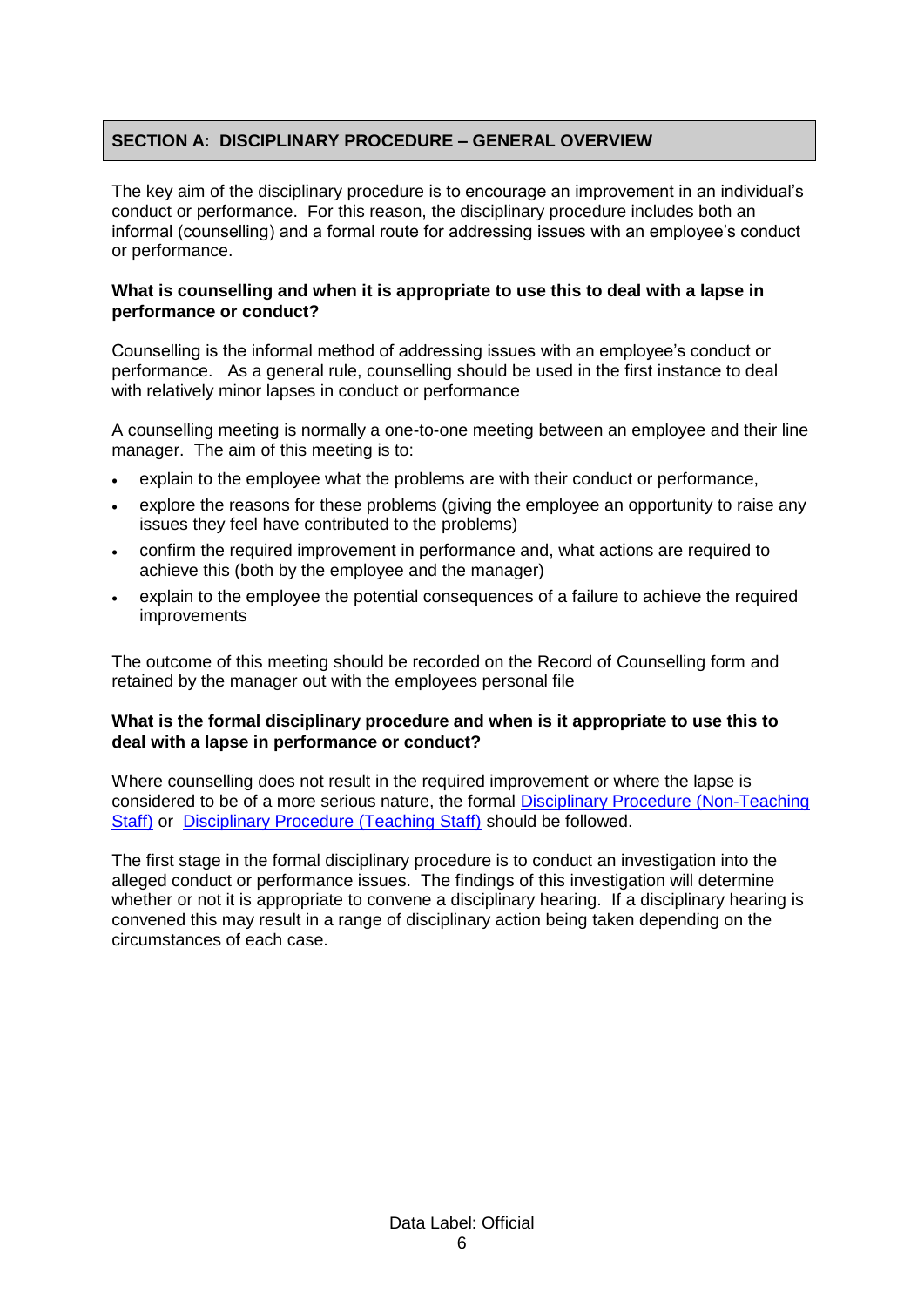#### **SECTION B: SCOPE OF THE DISCIPLINARY PROCEDURE**

#### **COUNCIL DISCIPLINARY AND WORKPLACE RULES**

#### **Where can the council's rules governing standards of conduct and performance be found?**

Council-wide rules and minimum standards of conduct and performance for all employees are set out in the council's [Disciplinary Code of Conduct](https://www.westlothian.gov.uk/media/1554/Disciplinary-Code/pdf/DisciplinaryCode-18May2016.pdf) and [Code of Conduct](https://www.westlothian.gov.uk/media/1553/Code-of-Conduct/doc/CodeOfConductForEmployees.docx) for employees. Those provisions are supplemented by rules specific to individual services/workplaces, and/or standards of conduct laid down by professional organisations. Other rules may also be implied into contracts of employment by statute (i.e. obligations imposed on employees by the Health and Safety at Work Act).

#### **How and when should rules be communicated to employees?**

Rules should, wherever possible, be put in writing to avoid misunderstanding. Employees should be advised of the rules and the standards of conduct and performance expected of them as part of their Induction. Steps should be taken to ensure that employees understand the rules and the potential consequences of breaching them.

Care must be taken to ensure that rules do not discriminate (directly or indirectly) and can be readily understood by people with little work experience, poor standards of literacy or whose knowledge and use of English is limited. Where a rule has changed, fallen into disuse or has not been applied consistently, employees must be informed of any change to the recognised practice.

#### **What happens if an employee breaches a workplace rule/standard of conduct?**

This will depend on the nature of the rule that has been breached, the extent of that breach and whether it has occurred before.

Corrective action is required If the matter:

- is potentially dangerous in so far as it breaches health and safety standards;
- will lead to financial loss or some other form of damage to the interests of the service/council;
- will encourage others to copy and therefore get out of control;
- is an error/omission fundamental to the successful performance of the employee's job;
- offends other employees.

.

In determining the level of corrective action required, managers should refer in the first instance to the council's [Disciplinary Code.](https://www.westlothian.gov.uk/media/1554/Disciplinary-Code/pdf/DisciplinaryCode-18May2016.pdf)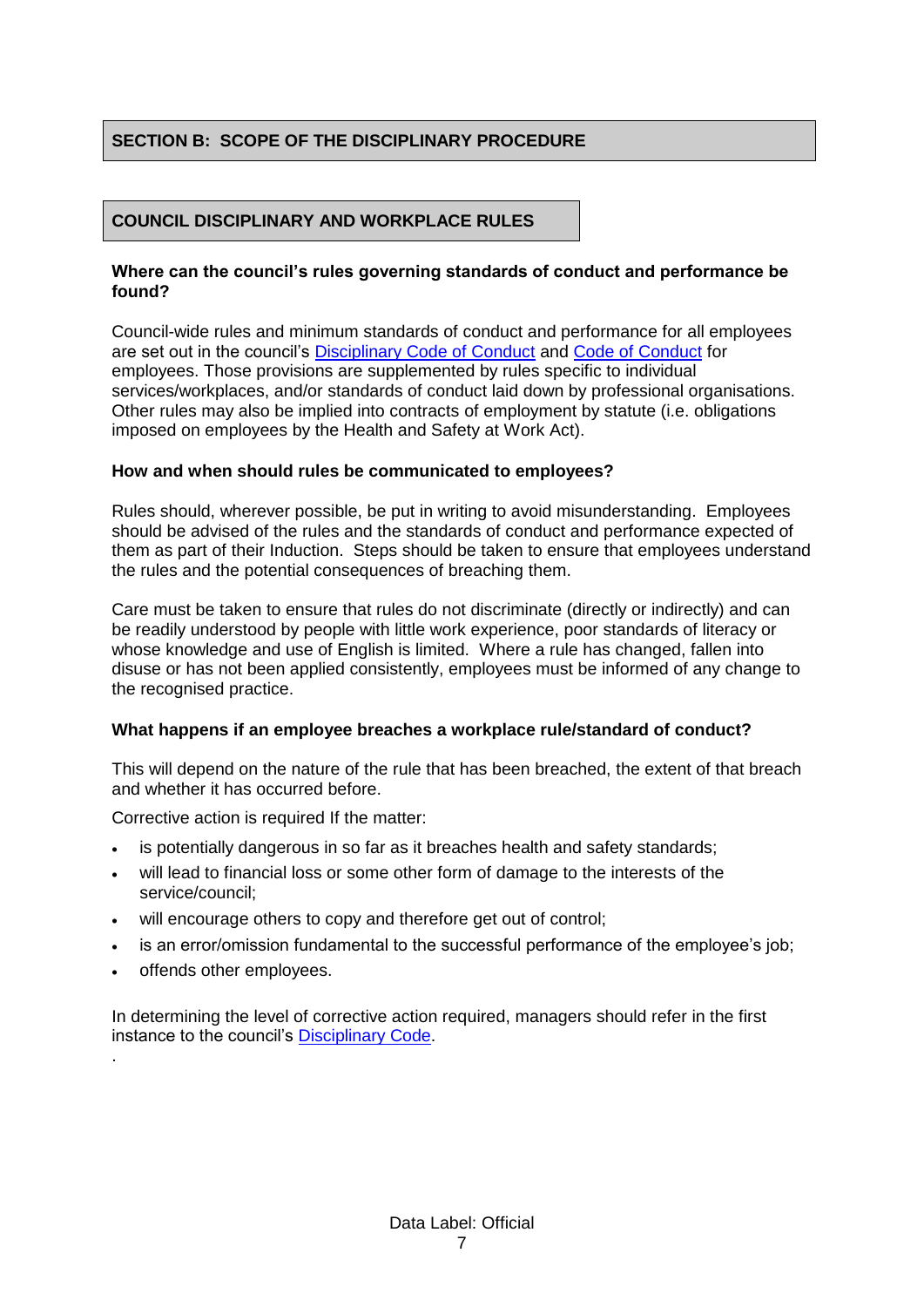#### **PERFORMANCE**

#### **What action should be taken if an employee is performing poorly?**

In deciding what action to take to address poor work performance the following factors should be considered:

- what were the consequences or potential consequences of the employees failure in performance;
- is the employee fully aware of expected standards of performance and methods of working;
- are these standards and methods understood and applied across the team/service;
- has sufficient training been given to the employee or is more training required;
- are there other underlying issues which have contributed to the level of performance (e.g. a health or domestic problem);
- has employee previously been a good performer who has suddenly (or over a period of time) failed to perform adequately?

The answers to the above questions will help to determine whether it is appropriate to simply have a chat with the employee, hold a counselling meeting or initiate the formal disciplinary procedure.

When addressing poor performance it is important to set employees clear and achievable targets for improvement. This is particularly important in relation to formal disciplinary action. Further details can be found under Disciplinary Decision.

#### **How do I decide if formal disciplinary action is appropriate?**

Formal disciplinary action in relation to poor work performance would be appropriate in either of two situations:

- 1. Where informal attempts (such as supervision or counselling) have failed to bring about the required improvements in performance
- 2. Where issues go beyond minor lapses in performance and/or where the acts or omissions have potentially serious consequences for clients, other employees or the council as a whole.

If a decision is made that formal disciplinary action is appropriate then an investigation should be conducted in order to determine whether or not it is appropriate to hold a disciplinary hearing.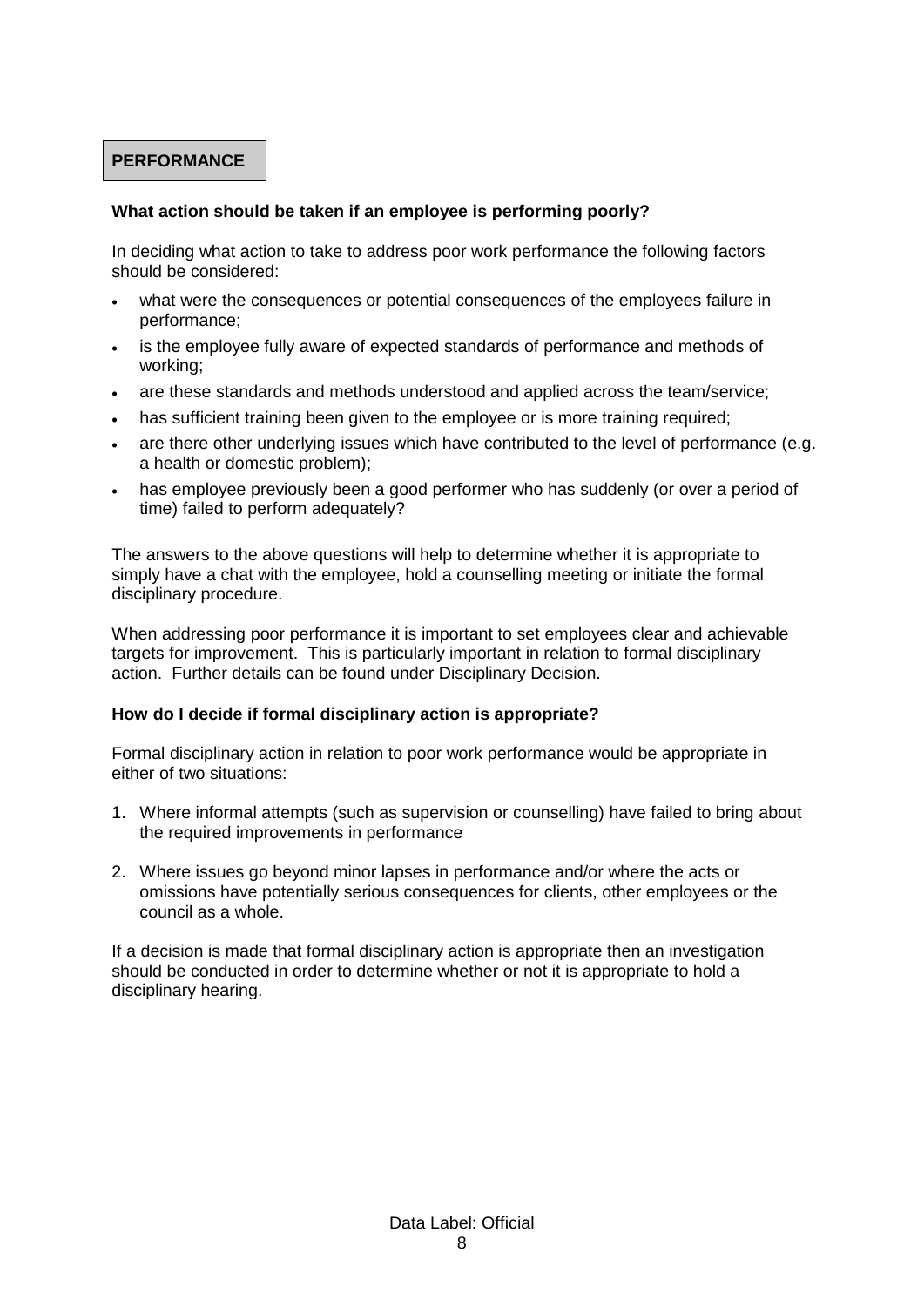#### **GROSS MISCONDUCT**

#### **When is it appropriate to treat a matter as gross misconduct?**

The council's Disciplinary Procedure defines gross misconduct as 'behaviour of such a nature that the council is unable to tolerate the continued employment of the individual concerned'.

Examples of behaviour that would normally constitute gross misconduct and result in summary dismissal are provided in the council's **Disciplinary Code**. However, the list of offences is not exhaustive and if a particular offence is not shown, it does not mean it cannot constitute gross misconduct. Equally, offences listed under gross misconduct should not automatically be regarded as justifying dismissal, as consideration must be given to the relevant circumstances to ensure that a fair and reasonable decision is reached in all cases.

In law, gross misconduct is behaviour that goes to the root of the contract of employment and constitutes a fundamental breach. There are no specific means or standard against which to measure if fundamental breach has occurred. The Nominated Officer should, therefore, consider whether they can reasonably allow:

- the employee to continue to be employed in their post;
- the offence to be committed more than once before dismissing

If the answer to those questions is NO, the Nominated Officer may reasonably regard the action as gross misconduct warranting summary dismissal. If, on the other hand, the answer is YES, or if the Nominated Officer is not sure, it is likely that some lesser form of disciplinary action is appropriate.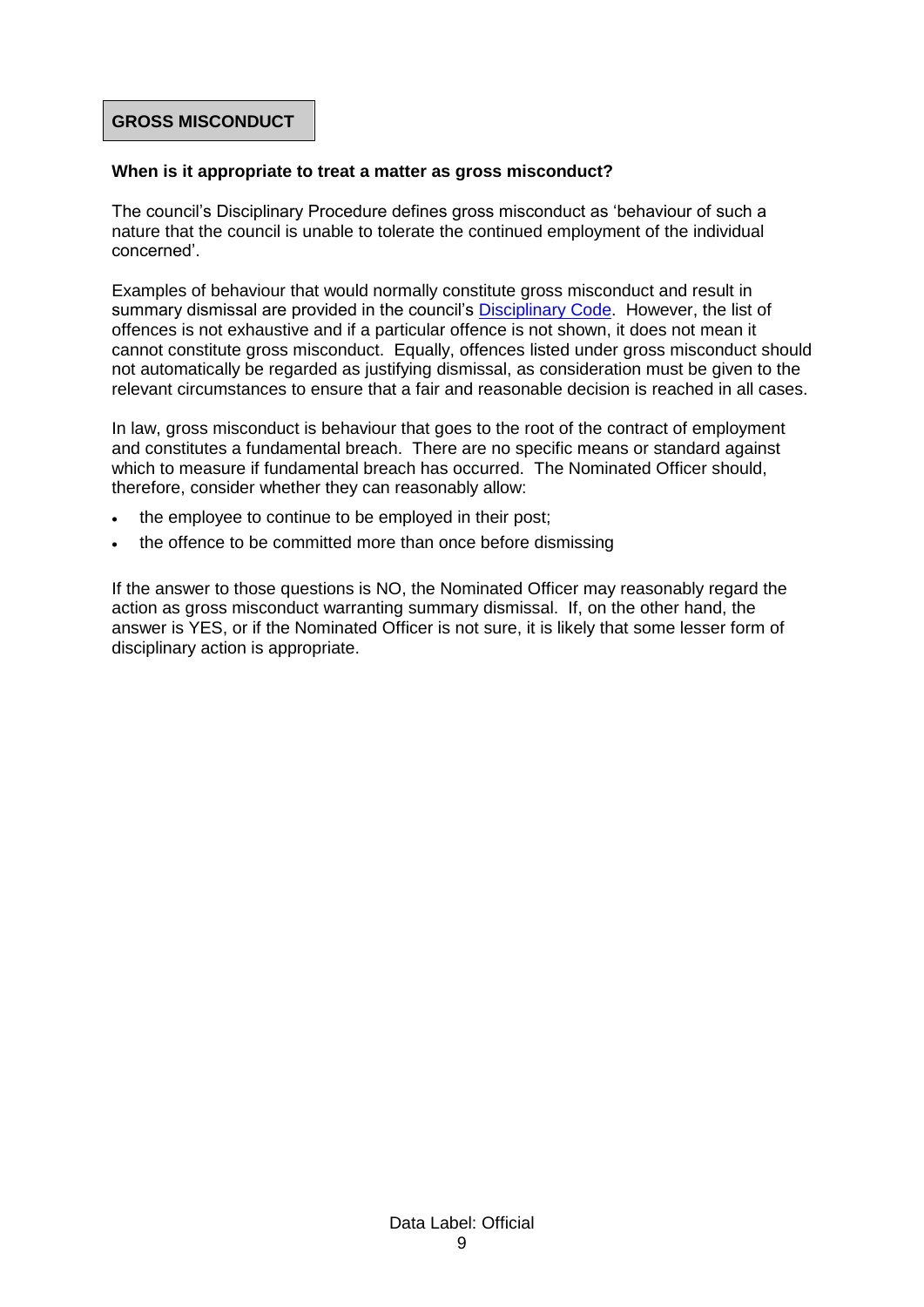#### **MISCONDUCT OUTWITH THE WORKPLACE**

#### **Can an employee be disciplined for an act of misconduct they have committed out with the workplace?**

Case law has established that misconduct outwith the workplace can lead to disciplinary action where it can be shown that an employee's actions have been carried out 'in the course of their employment' – for example alleged harassment during attendance at a residential training course or work-related social event such as an office party.

As the specific circumstances of such cases will be crucial in determining whether or not disciplinary action is appropriate, advice should be sought in the first instance from Human Resources

#### **Can an employee be disciplined for a criminal offence they have committed outwith the workplace?**

An employee should not be disciplined solely because they have been charged with or convicted of a criminal offence. However, employees can be disciplined if the offence could detrimentally affect the individual's suitability to carry out their work. For example, it is likely there would be significant disciplinary implications for an employee committing fraud outwith their employment, if their council job involves handling money or processing financial transactions.

#### **Where an employee is charged with a criminal offence, is it necessary to await the outcome of any criminal proceedings before deciding whether or not to take disciplinary action?**

It is not necessary to await the outcome of any criminal proceedings before commencing an investigation into the alleged misconduct.

Although the exact nature of the charge may not be known until the employee appears in Court, if the charge relates to the employee's job, the council should conduct an investigation to determine whether the available evidence is sufficient to justify holding a disciplinary hearing. If there is sufficient evidence, the Nominated Officer must decide whether there is reasonable belief that the alleged misconduct has occurred. Any resultant disciplinary sanction must be reasonable in all the circumstances.

If the dismissed employee is subsequently acquitted of criminal charges, it doesn't follow that a dismissal is unfair. Similarly, if the Procurator Fiscal decides not to prosecute, this does not necessarily mean that any disciplinary action would be unreasonable.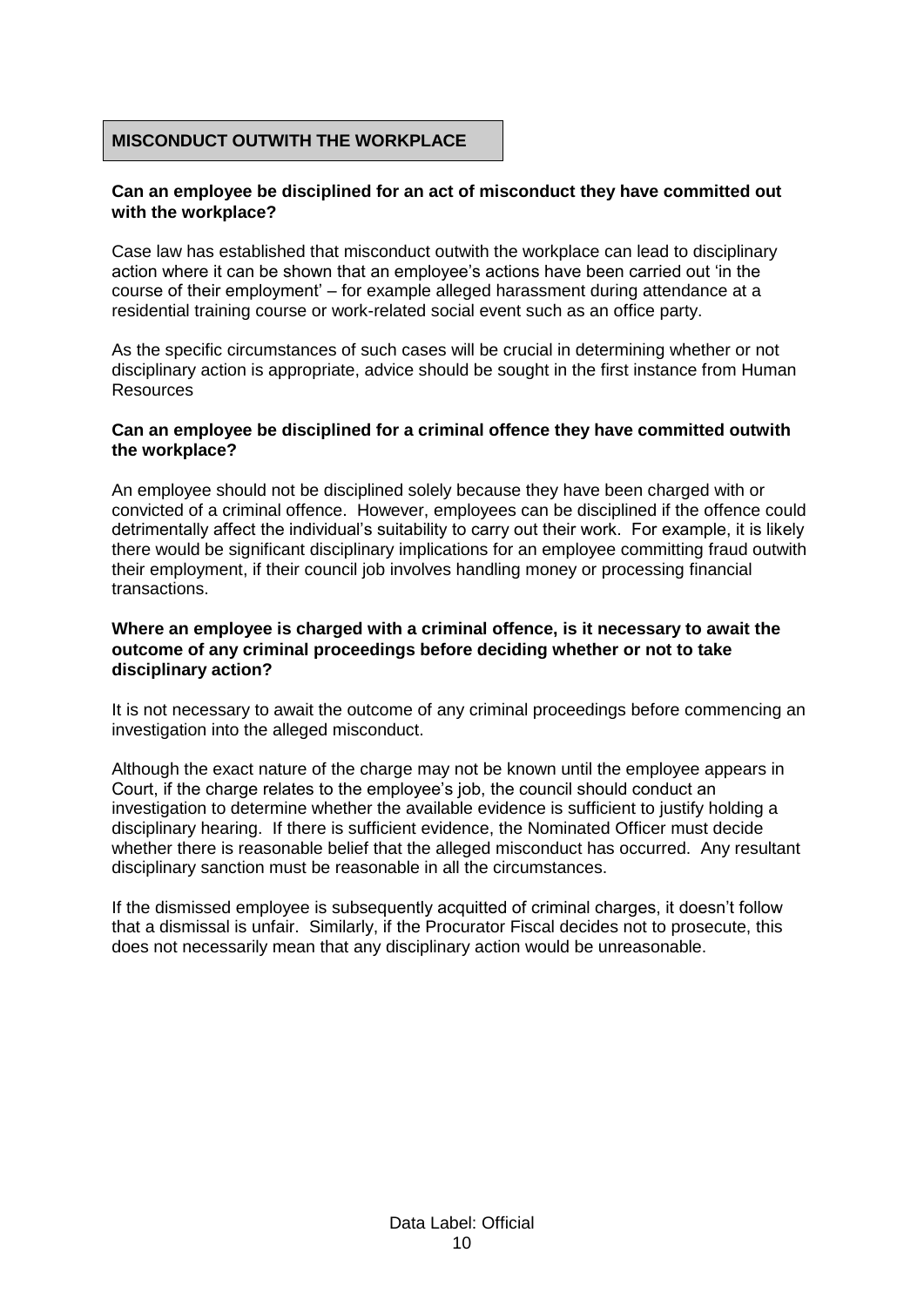### **SECTION C: APPLICATION OF THE FORMAL DISCIPLINARY PROCEDURE**

#### **What is the first stage of the formal disciplinary procedure?**

The first stage in the formal disciplinary procedure is to conduct as thorough an investigation as possible into the alleged misconduct/lapse in performance. However, before this can be done, it is necessary to determine who will take the roles of Nominated Officer and Investigating Officer

The Nominated Officer's first responsibility is to ensure that the circumstances surrounding the alleged lapse in conduct or performance are fully investigated. This will be done by appointing an Investigating Officer who will conduct a fact-finding investigation and present his/her findings to the Nominated Officer.

#### **Who should take the role of Nominated Officer?**

The person appointed to Nominated Officer must possess the necessary level of delegated powers under the Scheme of Delegation, to cover the range of possible responses to the alleged misconduct e.g.:

- where an allegation is serious enough to constitute potential gross misconduct, an officer with the authority to dismiss must hear the case;
- where an allegation is of a less serious nature, an officer with the delegated powers to issue formal warnings should hear the case.

It is therefore **essential** that individual managers know and understand the extent of the powers delegated to them. Services should ensure that the levels of management within their structures with delegated authority to take disciplinary action are kept under review and amended as necessary in light of organisational restructuring.

A further consideration in identifying a Nominated Officer is the need for a more senior officer to be available to hear any subsequent appeal particularly where the possible disciplinary outcome could be a formal warning.

#### **PRECAUTIONARY SUSPENSION**

#### **When is it appropriate to invoke a precautionary suspension?**

In circumstances involving potential gross misconduct, particularly where it is considered that there are risks to council property or to the safety of other employees, and/or there are grounds to believe that an employee's continued presence in the workplace would hinder a proper and unfettered investigation. It is not a presumption of guilt or a disciplinary sanction.

Suspension in these circumstances is always on full pay. This must be confirmed in writing and the employee advised that the nature of the suspension is precautionary pending an investigation and not a disciplinary sanction.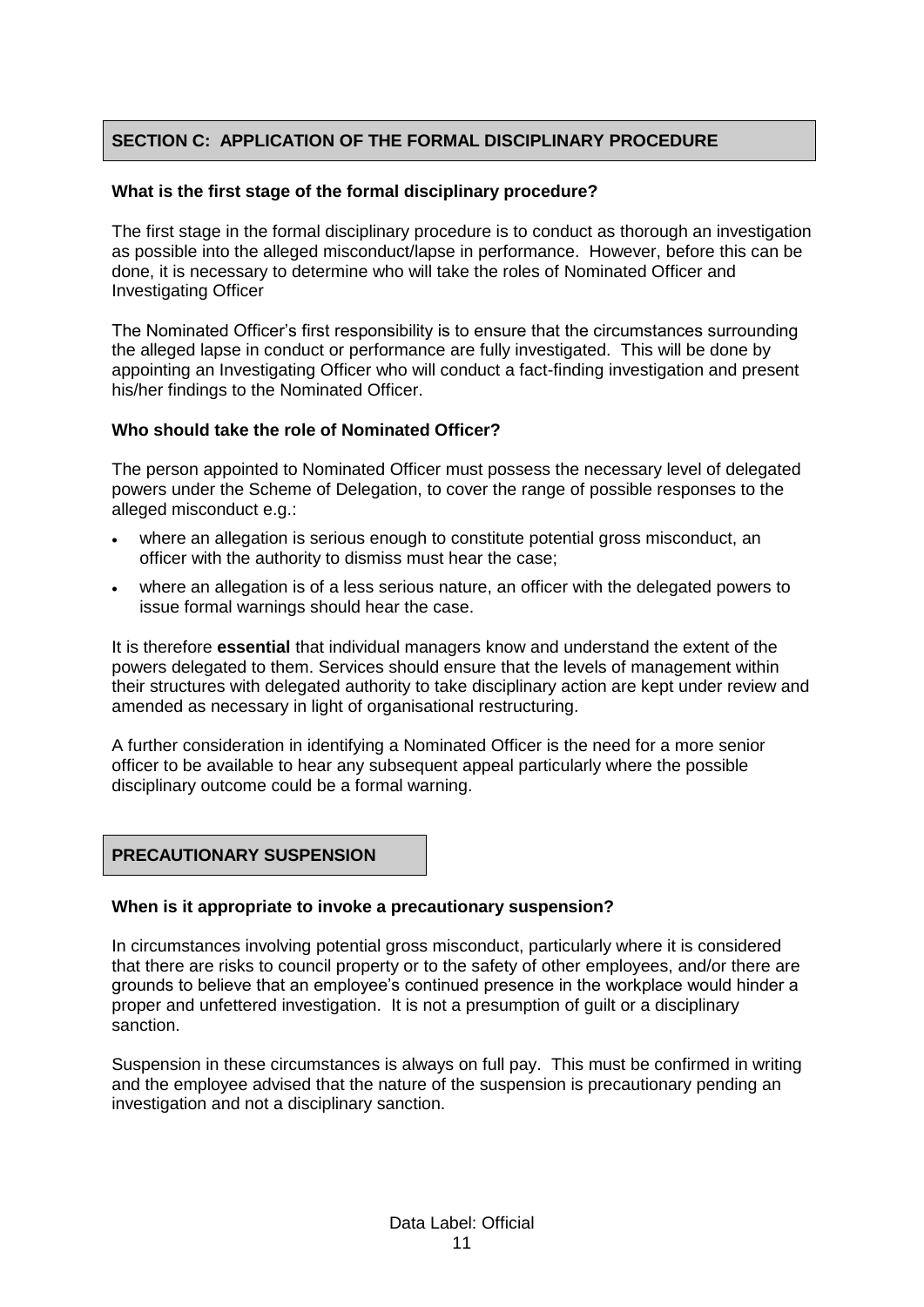#### **Is there a limit to how long an employee should be suspended?**

There is no set time limit for how long a period of suspension should last. However, care should always be taken to ensure that the investigation (and thus the suspension) is not unnecessarily protracted as this could be construed by an Employment Tribunal as acting unreasonably and effectively constituting punitive action against the employee concerned.

#### **What happens when an employee on precautionary suspension submits a medical certificate?**

The paid suspension should continue, and the certificate and any subsequent certificates should be retained but not processed.

#### **INVESTIGATION**

The Investigation is a pivotal stage in any disciplinary process.

In the event of an employment tribunal, the reasonableness of a disciplinary decision and the procedure followed in coming to that decision, will often depend on how thoroughly the investigation has been conducted.

The council must have a genuine belief in an employee's guilt based on reasonable grounds. This can only be determined after carrying out sufficient investigation – suspicion is not sufficient.

A disciplinary hearing must only be convened after as much investigation, as is reasonable in the circumstances, has been carried out.

#### **Who should conduct the investigation?**

This will be determined by the nature and potential seriousness of the matter concerned.

In normal circumstances an Officer within the Service will conduct the investigation. However where the allegation is potentially very serious, the Nominated Officer must consider if the matter should be investigated by:

- an officer from within the same service;
- an officer from a different service; or
- an independent person from outwith the council (if it is appropriate in the circumstances)

In deciding these matters, the Nominated officer should take advice from Human Resources and Legal Services, and keep the Head of Service and relevant Depute Chief Executive involved and fully briefed.

#### **Can the same individual be both the Investigating Officer and the Nominated Officer?**

In order to maintain impartiality, the Investigating Officer should not normally also conduct the disciplinary hearing. However, it may be possible, in exceptional circumstances, for a line manager to undertake both investigative and decision-making roles. This should only be considered where matters are straightforward and well documented (e.g. poor timekeeping) and it would be impractical for a third-party to undertake the investigating role.

In all circumstances, advice should be sought from Human Resources before a decision is made that the same individual will be both investigating officer and nominated officer.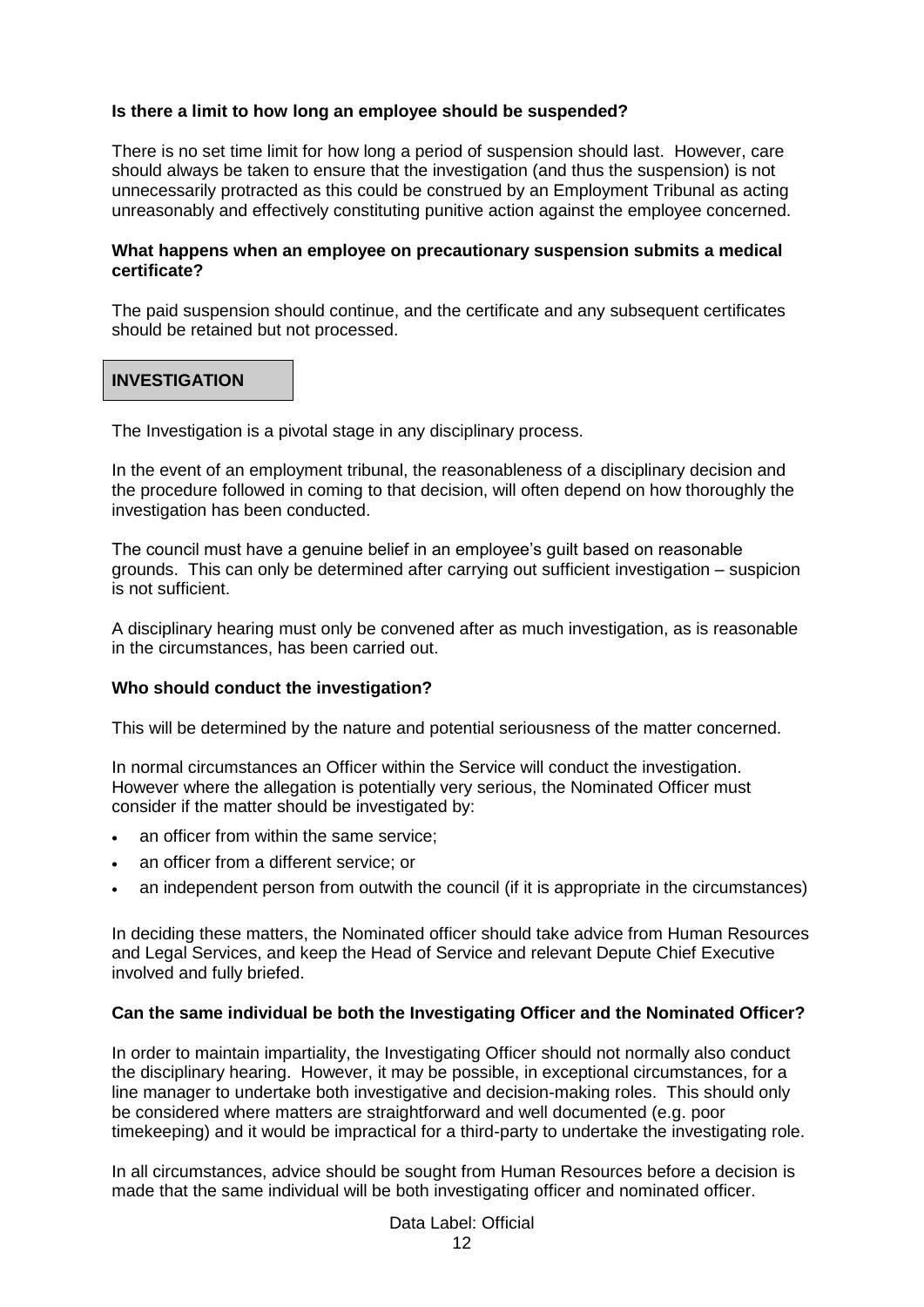#### **Who should conduct investigations into allegations involving inappropriate behaviour towards children or protected adults?**

Where it is alleged that a member of staff is abusing a young person or protected adult in receipt of the council's services, the employee's line manager and those in liaison with the employee should NOT conduct any part of an investigation.

Due to the sensitive nature of such matters, consideration should be given to appointing an independent person from outwith the Service or the council to act as Investigating Officer. In deciding if this is appropriate, the Nominated officer should seek advice from Human Resources, Legal Services and the Head of Social Policy, and keep the Head of Service and relevant Depute Chief Executive involved and fully briefed.

Specific advice on how to deal with such situations can be found in the Policy and Procedure on the [Protection of Children and Protected Adults.](https://www.westlothian.gov.uk/media/3093/Protection-of-Vulnerable-Groups---Children--Protected-Adults/doc/Policy_on_Protection_of_Children_and_Protected_Adults_October_2018.doc)

#### **What does an investigation involve?**

The extent and scope of an investigation will depend largely on the nature and potential seriousness of the allegation to be investigated.

The Investigating Officer will conduct fact-finding investigation meetings with the employee concerned and other individual(s) who were witnesses or who may have general information of relevance, and any other persons directly involved in the matter (e.g. clients, members of the public etc). It is important to keep an open mind and look for evidence which supports the employees case as well as evidence against it.

The Investigating Officer should be assisted by another officer who will take notes of the responses provided to the Investigating Officer's questions. Those notes will form the basis of written statements/transcripts of the meeting and should be subsequently typed up and passed to the individuals concerned to sign and return as a fair record of the issues discussed.

The Investigating Officer should complete a report summarising their findings and submit it for consideration to the Nominated Officer, together with the supporting statements/ transcripts.

#### **How long should an investigation take?**

There is no set timescale for completing an investigation; the duration will depend on the nature and complexity of the matter being investigated.

As a general rule, Investigating Officers should complete investigations as quickly as possible following the incident, when facts and recollections are fresh in witnesses' minds.

The timescale should be long enough to ensure a thorough investigation of the facts without the process being unnecessarily drawn out. The timescale also needs to be flexible to accommodate witnesses who may be unavailable due to holidays or illness, and possible delays in receiving medical or police reports etc.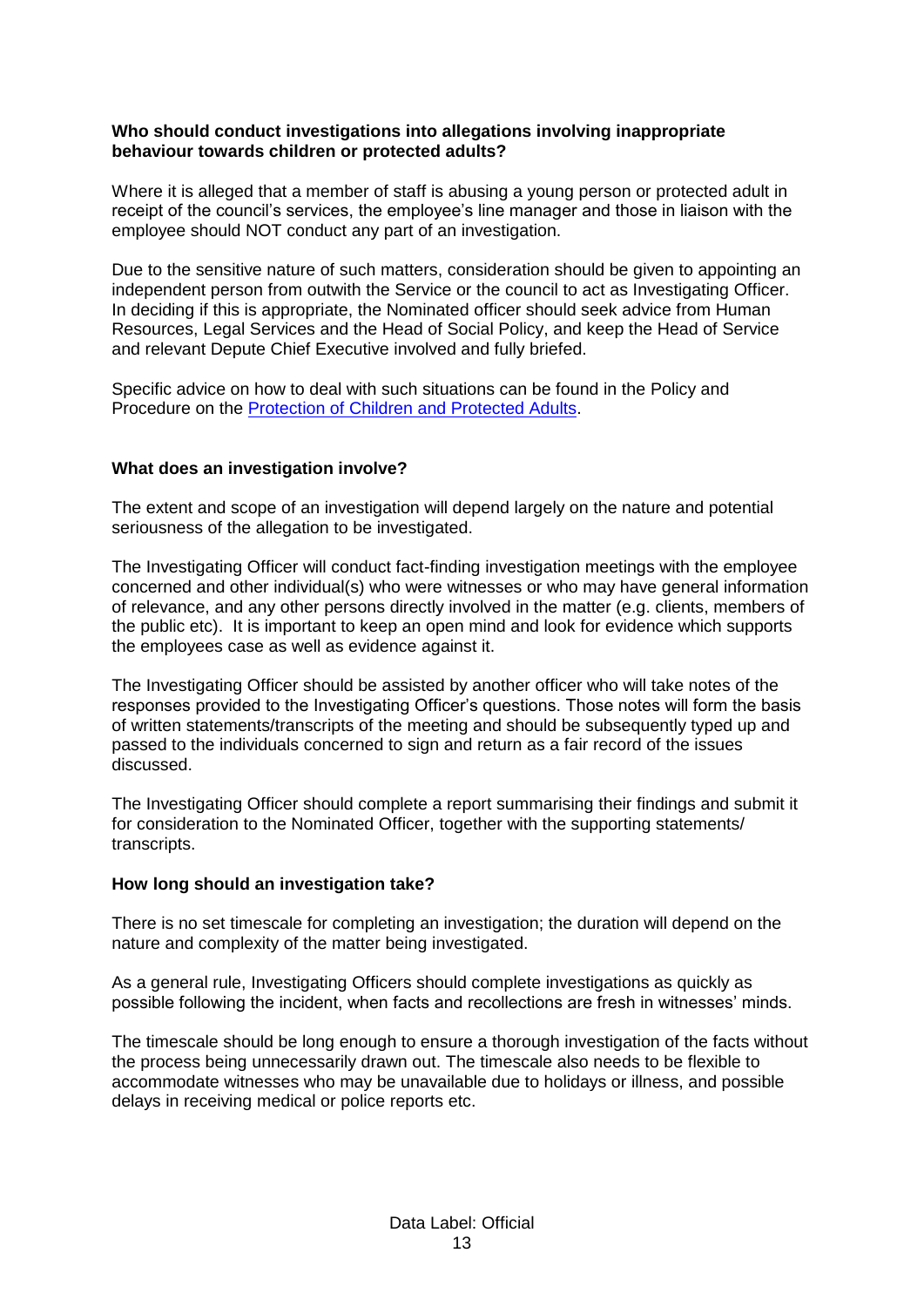#### **Does an employee need to be given notice of an investigation meeting?**

An employee who is the subject of investigation, should be given reasonable advance warning of the meeting and adequate time to prepare. However, there is no formal requirement to give due notice of such a meeting.

Those required to attend a fact-finding investigation should normally be given a written instruction to attend.

#### **Do individuals need to be told that the investigation meeting may lead to disciplinary proceedings?**

Yes, individuals should be advised at the outset of an investigatory meeting that it is part of a process that may result in formal disciplinary proceedings. Similarly, witnesses who are interviewed as part of the process should be advised that they may be required to attend any subsequent disciplinary hearing to speak in support of their statement.

#### **Do employees have the right to be accompanied at fact-finding/investigation meetings?**

An employee who is the subject of a disciplinary investigation may be accompanied by a trade union representative at an investigatory interview. Alternatively the employee may be accompanied by a work colleague or some other person of their choice.

#### **Should signed written statements always be obtained from witnesses?**

Witnesses should be encouraged to assist the investigation by giving signed written statements or transcripts, as without them cases will be considerably weakened. Written statements/transcripts are particularly important in more serious and complex cases, especially where a witness is unable to attend a subsequent disciplinary hearing.

#### **What if the employee who is the subject of the investigation refuses to sign a written statement?**

The employee should be asked to sign a written statement/transcript obtained at an investigation meeting as a fair and reasonable record of the meeting. In doing so the employee should also be asked to comment on any part of the written statement or transcript that they do not agree with. If the employee fails to do either, they should be advised that the original statement/transcript will be used in any subsequent disciplinary hearing.

Where an employee has indicated amendments to the original statement/transcript, the Investigating Officer shall amend the document accordingly where they agree that it is reasonable to do so.

#### **What if a witness is willing to give a statement but is not prepared to attend a disciplinary hearing?**

It is reasonable to expect that witnesses who are council employees will attend a disciplinary hearing in support of their written statements. However, where a witness is reluctant to appear in person because they consider it an unpleasant and stressful experience, or do not wish to confront the employee involved, it will be reasonable for the witness to submit a written statement to be considered at the disciplinary hearing.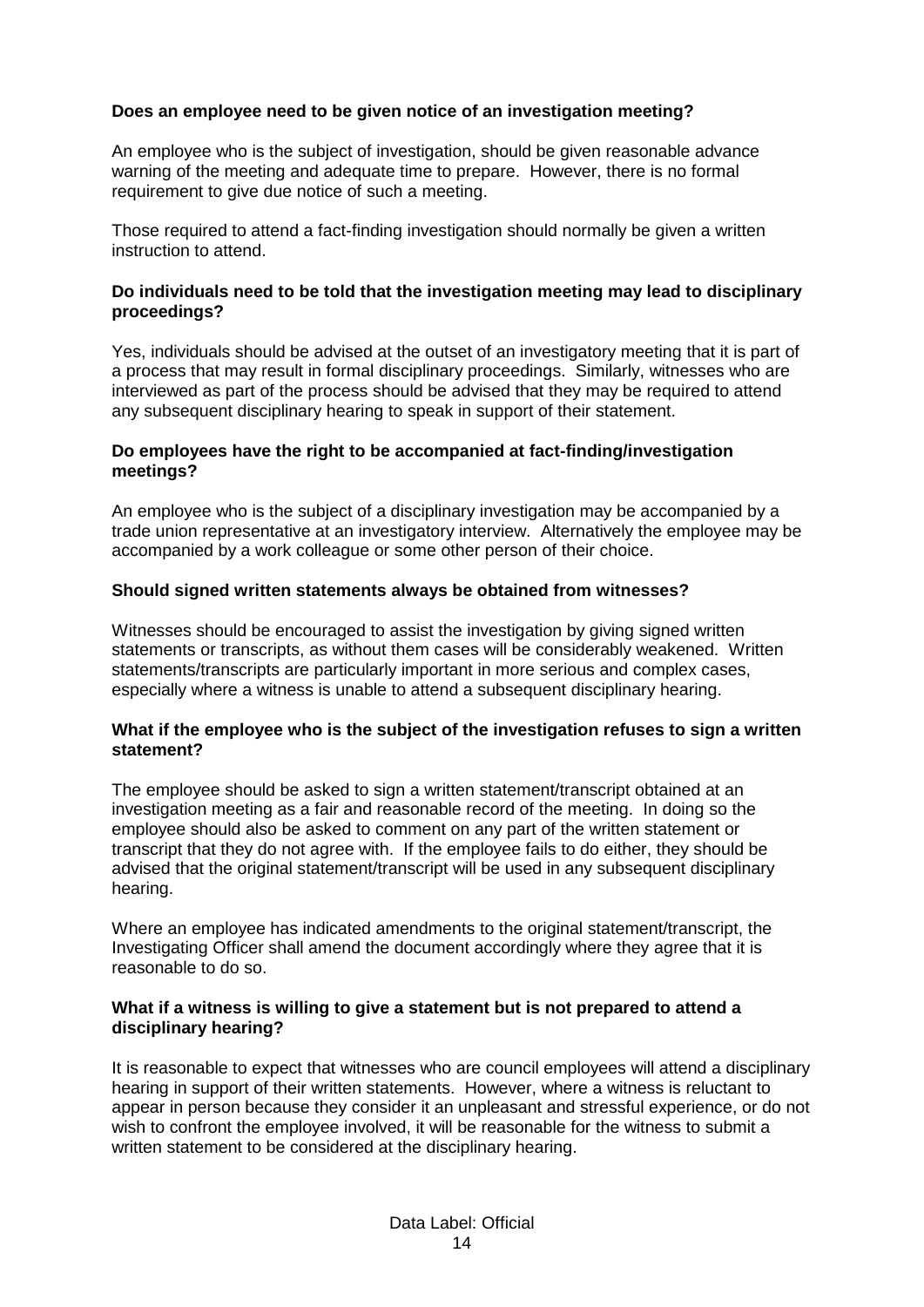#### **What happens if an employee submits a grievance during the disciplinary investigation?**

Where an employee raises a grievance during a disciplinary process, the disciplinary process may be temporarily suspended in order to deal with the grievance. Where the grievance and disciplinary cases are related, it may be appropriate to deal with both issues concurrently.

#### **What happens if an employee resigns pending an investigation or before it has been concluded?**

If during the investigation or at any other stage of the disciplinary process the employee suggests that they resign, it should be made clear to them that the final decision is theirs.

If the employee indicates that they intend to resign, the investigation should continue to conclusion in the employee's absence. The findings should be held on file for reference purposes or for use in any subsequent court/employment tribunal proceedings, especially where matters concern the safety and well-being of young and/or vulnerable people in receipt of client services.

Where an employee who is suspected of harming a child or placing a child at risk resigns before the investigation or subsequent disciplinary process has been completed, the Nominated Officer must pass all relevant information gathered to date, to the appropriate Depute Chief Executive or Head of Service in accordance with the provisions of the Policy and Procedure on the Protection of Children and Protected Adults. A decision will subsequently be made as to whether the employee concerned is to be referred to Disclosure Scotland for consideration for listing against the List of individuals Disqualified from Working with Children (DWCL).

#### **What should an Investigating Officer's report contain?**

The Investigating Officers report should be restricted to a factual and impartial summary of the findings of the investigation.

The Investigating Officer must not encroach on the role of the Nominated officer by recommending that a disciplinary hearing should be convened or suggesting possible disciplinary outcomes. It is the role of the Nominated Officer to draw conclusions from the facts presented in the Investigating Officers report.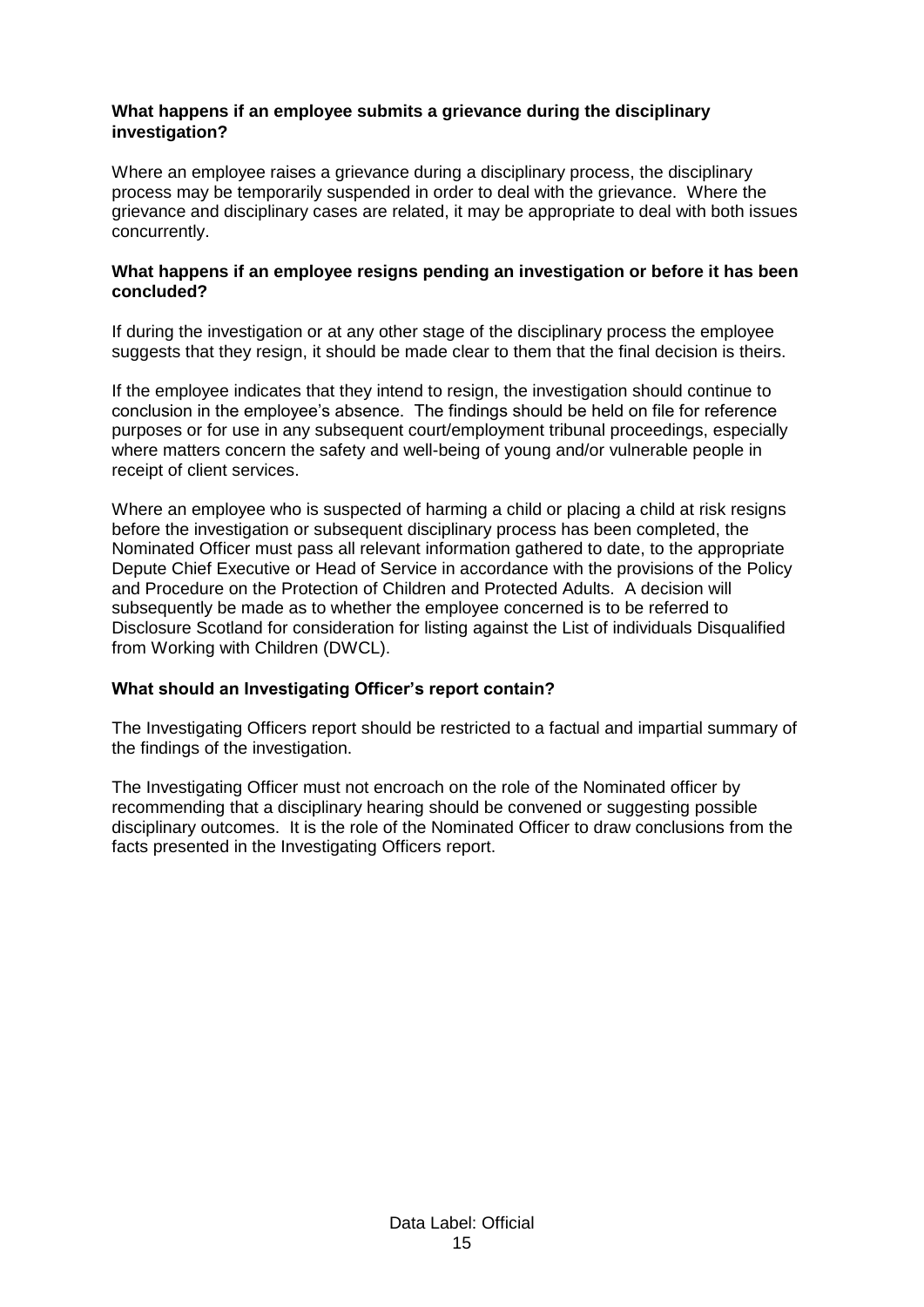#### **DISCIPLINARY HEARING**

#### **Who decides whether a formal disciplinary hearing is to follow an investigation?**

The Nominated Officer will decide if a disciplinary hearing is to be convened, taking into account of the findings in the Investigating Officers report and all other relevant supporting information including witness statements/transcripts.

Where the Nominated Officer decides that there is insufficient evidence to justify further action under the formal disciplinary procedure, all documentation relating to the investigation must be destroyed subject to the provisions relating to the safety and well-being of young and/or vulnerable people in receipt of client services**.**

#### **Where the Nominated Officer concludes that a disciplinary hearing should be convened, what information should be contained in the letter requiring the employee to attend?**

The letter should contain sufficient details of the allegation to enable the employee to understand the nature of the case against them. The allegation should be precisely framed and consistent with the findings and conclusion(s) drawn from the Investigating Officer's report. Vague references such as "poor work standards", or "unacceptable attitude" are not sufficient.

The letter must cover all points to be discussed at the hearing. Any attempt to introduce new matters at the hearing will not be allowed, as the employee would not have had an opportunity to prepare a response.

The letter should also contain the core procedural requirements set out in the Disciplinary Procedure such as reference to the right to be accompanied, right to call witnesses etc.

#### **What other information should an employee be given in advance of the disciplinary hearing?**

Together with the letter instructing the employee to attend a disciplinary hearing, they should be sent the following:

- all written statements/transcripts from witnesses whether or not they are appearing at the hearing, including any written statement/transcript given by the employee;
- any other relevant correspondence e.g. letter of complaint
- a copy of the Investigating Officer's Report.

Where it is not possible to send the written statements with the letter, they should be given to the employee prior to the hearing.

#### **What if an employee is unable to attend a disciplinary hearing on the date specified?**

The general principle is that disciplinary action should not be taken against an employee until they have had an opportunity to answer the allegations at a formal disciplinary hearing. Whilst letters convening disciplinary hearings constitute an instruction to attend, it is important that Nominated Officers respond flexibly to reasonable requests regarding the timing of a hearing in order to avoid procedural arguments concerning an employee's readiness to present their case.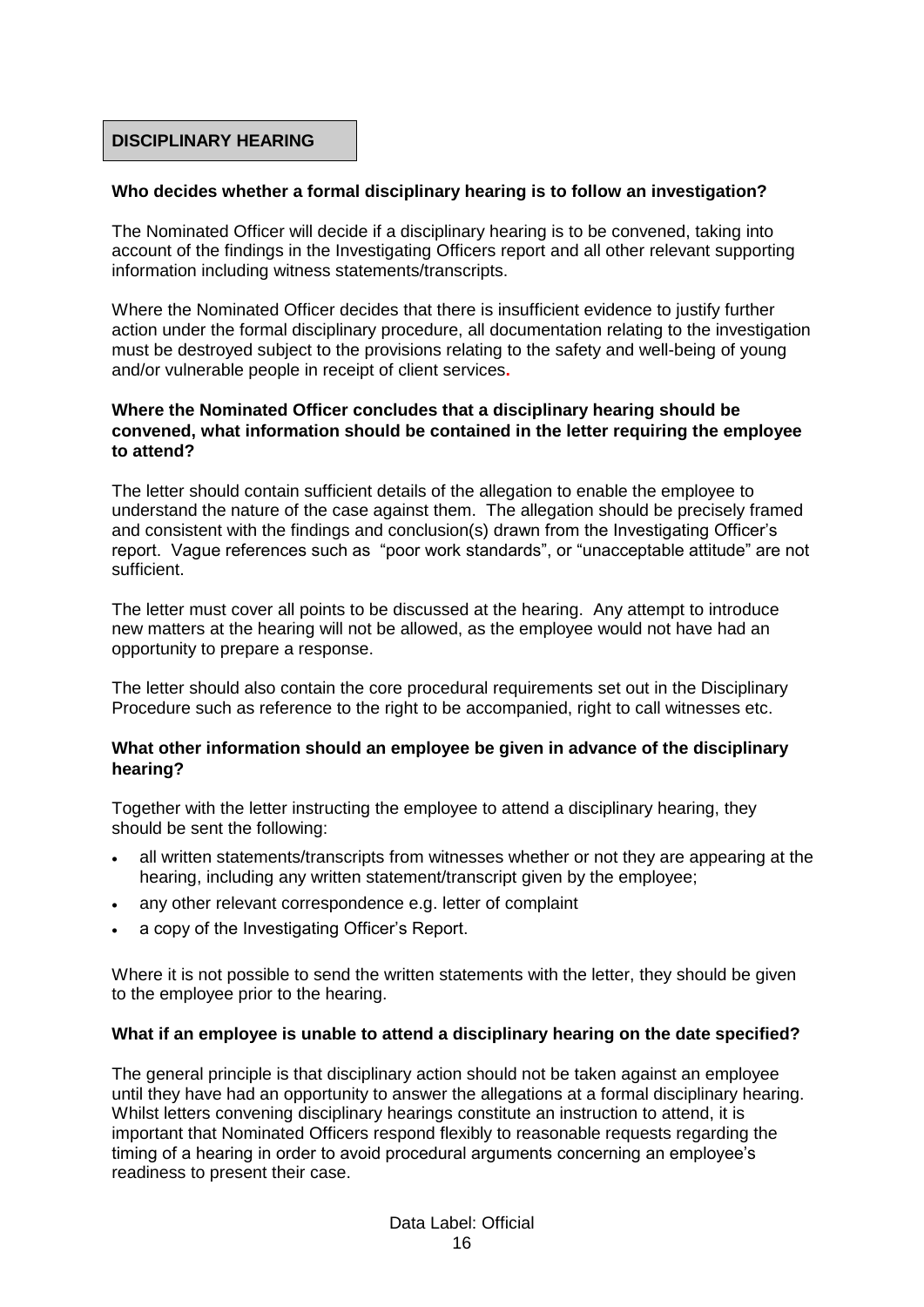It may be appropriate, for example, to agree a postponement of a hearing if the employee is having difficulty arranging representation or if a witness for the employee is unable to attend on the specified date. Equally, where cases are particularly complex, requests from employees to be given more time to prepare their case should be treated sympathetically. However it is the responsibility of the Nominated officer to ensure that delays are kept to a minimum and that disciplinary hearings are convened as soon as is reasonably possible after investigations are concluded.

#### **What if an employee fails to attend a disciplinary hearing?**

If an employee fails to attend a disciplinary hearing without explanation, the Nominated Officer should write to the employee and set an alternative date. The letter should state that unless there are reasonable grounds for failing to attend the re-convened hearing, a decision may be taken in their absence. In such circumstances, the employee should be offered the opportunity to send a representative to present the case on their behalf and/or submit written submissions.

Where an employee fails to attend a further hearing without explanation, a decision may be taken based on the available evidence (including a decision to dismiss), provided the employee has been advised that failure to attend will likely result in disciplinary action being taken in their absence.

#### **What if an employee indicates that they are unable to attend a hearing due to illness?**

Where an employee is on sick leave at the time the Nominated Officer is proposing to convene a disciplinary hearing, or their absence commences following their receipt of the letter instructing them to attend the disciplinary hearing, the first question to consider is:

 Does the nature of the employee's illness preclude them from attending a disciplinary hearing?

Being unfit for work does not necessarily mean that they are unfit to attend a disciplinary hearing.

Where the Nominated Officer is satisfied that the employee is fit to attend the disciplinary hearing, the employee should be instructed to attend in the normal manner. The letter convening the hearing should indicate that whilst it is accepted that the employee is unfit for work, they are considered to be fit to attend the hearing.

Where an employee does not accept that they are fit to attend a disciplinary hearing, the Nominated Officer should refer the employee to Occupational Health. Where the medical adviser states that the employee's illness is too serious to allow them to attend a disciplinary hearing, the Nominated Officer will require to defer the hearing until the employee is fit enough to attend, which may be before the employee is fit to return to work.

#### **What if an employee is unable to attend a disciplinary hearing because they are in prison?**

In these circumstances, the disciplinary hearing should still go ahead and the employee must be given the opportunity to send a representative and/or send in written submissions to the hearing.

#### **How should the disciplinary hearing be conducted?**

A disciplinary hearing is not a trial and should not become over-formalised.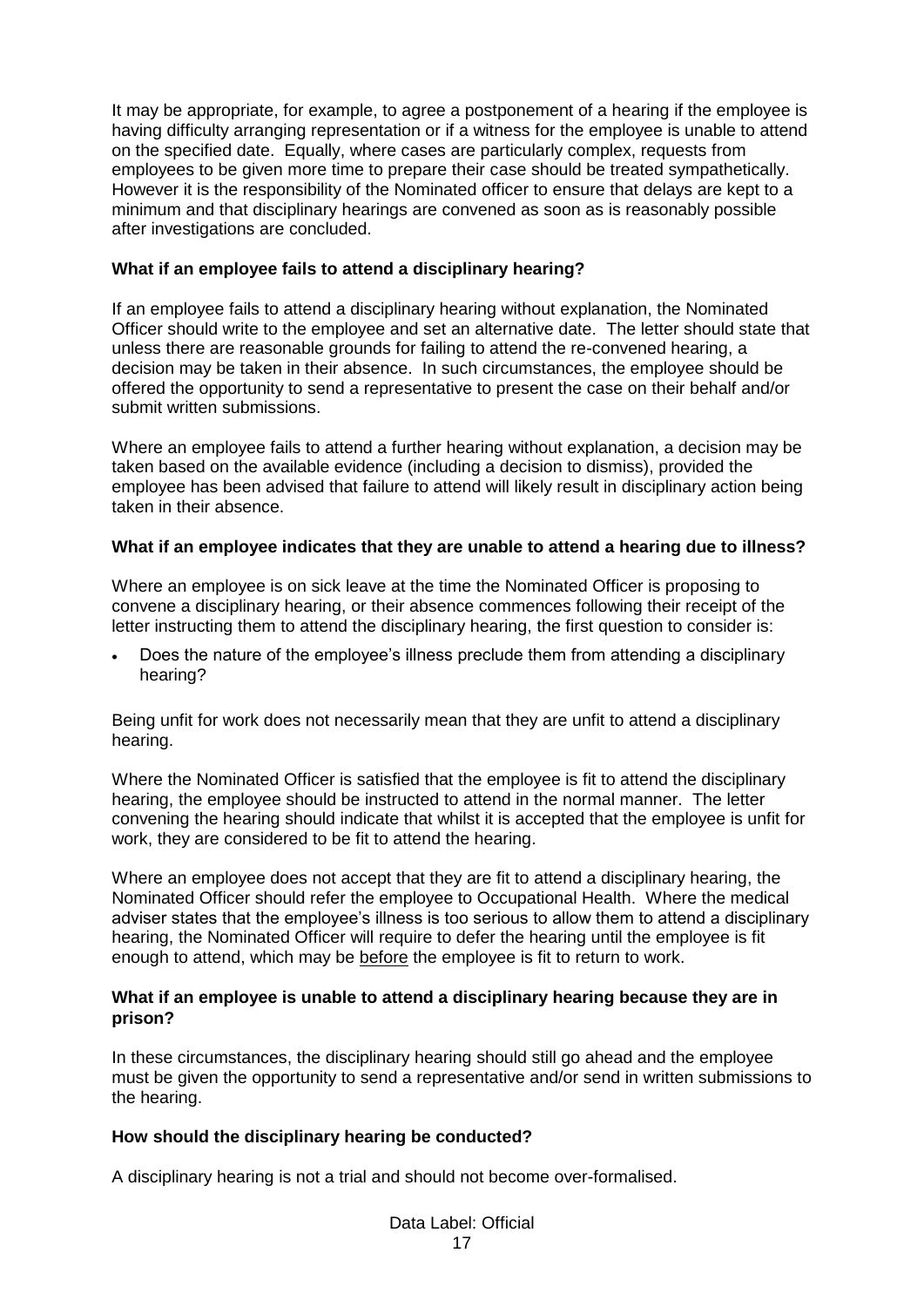The employee should be presented with the facts as gathered during the investigation and must be given every opportunity to put forward their case. Both sides will be given the opportunity to call witnesses (subject to these being notified in advance). Further details on how a disciplinary hearing should be conducted can be found in the Disciplinary Procedure.

A procedural guide to assist Nominated Officers conduct a disciplinary hearing is provided at Appendix B.

#### **Should notes be taken during a disciplinary hearing?**

Where possible and certainly in cases where dismissal is a possible outcome it is recommended that notes are taken during a disciplinary hearing by someone who is not involved in the case. Notes should be circulated to both parties for agreement following the hearing. The notes taken do not require to be verbatim but should cover the key issues discussed during the hearing. Such notes can then be used, if necessary, to demonstrate to an external body such as an employment tribunal that a fair process has been followed.

A pro-forma for recording the discussions during a disciplinary hearing can be found at Appendix C.

#### **What happens if new information emerges during the hearing?**

If at any time during the disciplinary hearing new facts emerge or points are raised which require further investigation, the hearing should be adjourned and reconvened after the additional investigations have been completed. If the additional investigations result in further, more serious allegations, it may be necessary to refer the case to a more senior Nominated Officer with delegated authority to take more severe disciplinary action. In these circumstances, a completely new hearing will require to be convened to hear all the evidence.

#### **What procedural considerations require to be taken into account when dealing with disciplinary cases involving allegations of harassment and bullying?**

In the course of normal disciplinary procedures, the right to be accompanied is confined to the individual against whom the allegation/complaint has been made. However, in accordance with the council's [Policy & Procedure on Dealing with Bullying and Harassment](https://www.westlothian.gov.uk/media/28048/Bullying-and-Harassment-Policy-Procedure/pdf/Bullying_and_Harassment_Policy__Procedure_-_3_August_2016_(3)_(1).pdf) at Work, the complainant, the person against whom the complaint is being made and any witnesses, are entitled to be accompanied at the investigation stage and at any subsequent disciplinary hearing by a trade union representative or some other person of their choice.

#### **DISCIPLINARY DECISION**

#### **In arriving at a disciplinary decision, what factors should the Nominated Officer take into account?**

The Nominated Officer must decide whether or not formal disciplinary action is merited based on the investigating officers report and the discussions held during the disciplinary hearing. Each case will depend on its own particular circumstances and the Nominated Officer must use their experience and judgement in determining those issues.

The Nominated Officer must have reasonable grounds for believing that the employee had committed the act of misconduct in question; and this belief must be the result of as full an investigation as was possible in the circumstances. The Nominated Officer's decision must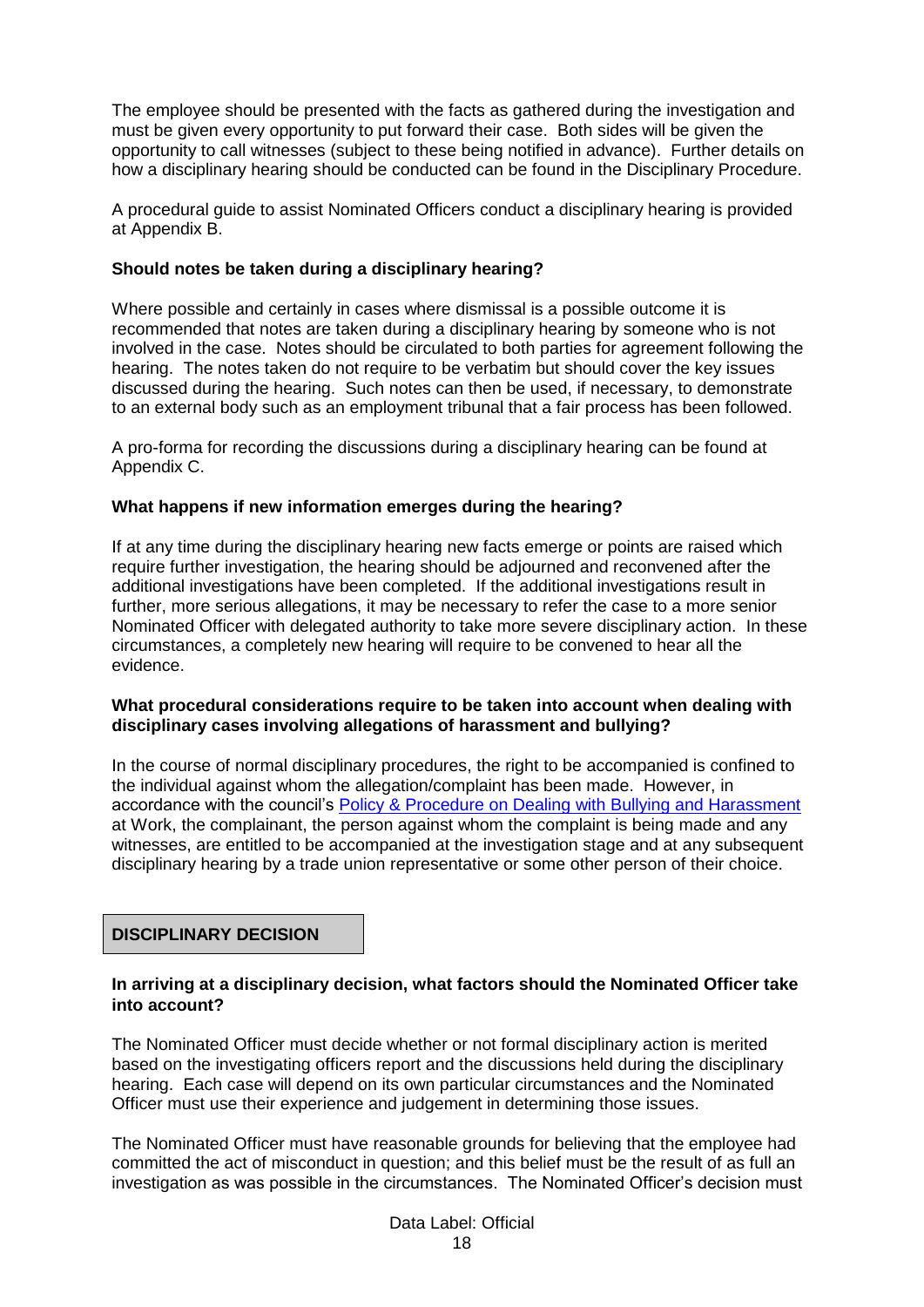be one that falls within the "band of reasonable responses" for the circumstances. As a general guide, the Nominated Officer should consider the following factors:

- the nature of the offence(s) in terms of the actual and/or potential effects on the council, other employees, clients, or members of the public;
- whether the council's [Disciplinary Code](https://www.westlothian.gov.uk/media/1554/Disciplinary-Code/pdf/DisciplinaryCode-18May2016.pdf) indicates the penalty likely to result from the particular misconduct/omission in performance and whether the employee concerned was made aware of those consequences:
- the nature of the employee's work (level of responsibility/seniority of the employee);
- the employee's disciplinary record (i.e. live warnings on file or any relevant information retained from a previous investigation relating to the safety and well-being of young and/or vulnerable people);
- the employee's general work record, work experience, length of service;
- the penalty imposed for similar cases in the past;
- any mitigating circumstances that should be taken into account and which might justify adjusting the severity of the disciplinary sanction (e.g. health or domestic problems, degree of provocation, inconsistency in treatment of similar issues in the past).

#### **Are there any specific factors that should be considered in cases involving performance issues?**

Yes. In such cases the outcome of the disciplinary hearing will be two-fold. Firstly, a decision will be taken regarding the appropriate level of disciplinary action (as with any other type of disciplinary case). Secondly, targets for improvement will be agreed with the employee. These targets must be clear and measurable (e.g. "all letters must be responded to within 3 days of receipt" as opposed to "letters must be responded to more quickly")

It should be made clear to the employee that their performance in relation to these targets will be monitored over a defined period of time (normally the period that the level of warning given would remain live). It must also be made clear to the employee that a failure to achieve the agreed targets will be likely to result in further, more serious, disciplinary action.

Regular reviews should be built into the overall monitoring period and the employee should be given the support necessary to allow them to achieve the required improvement in performance.

#### **In deciding the appropriate disciplinary penalty, can account be taken of live warnings on file even though they do not relate to current matters?**

Wherever possible, Nominated Officers should avoid creating 'parallel tracks' by taking decisions in isolation from previous incidents simply because they involve different types of misconduct. For example an employee who was previously given a written warning can be issued with a final warning if they commit a relatively minor and unrelated offence. The employee should not be issued with a separate oral warning as if they have no previous disciplinary record.

The safest approach is to ensure that warnings issued are drafted widely enough to alert the employee to the fact that any further disciplinary breaches will result in an escalation of the level of warning. If there is doubt about whether an existing live warning should be taken into account in a disciplinary decision, advice should be sought from Human Resources.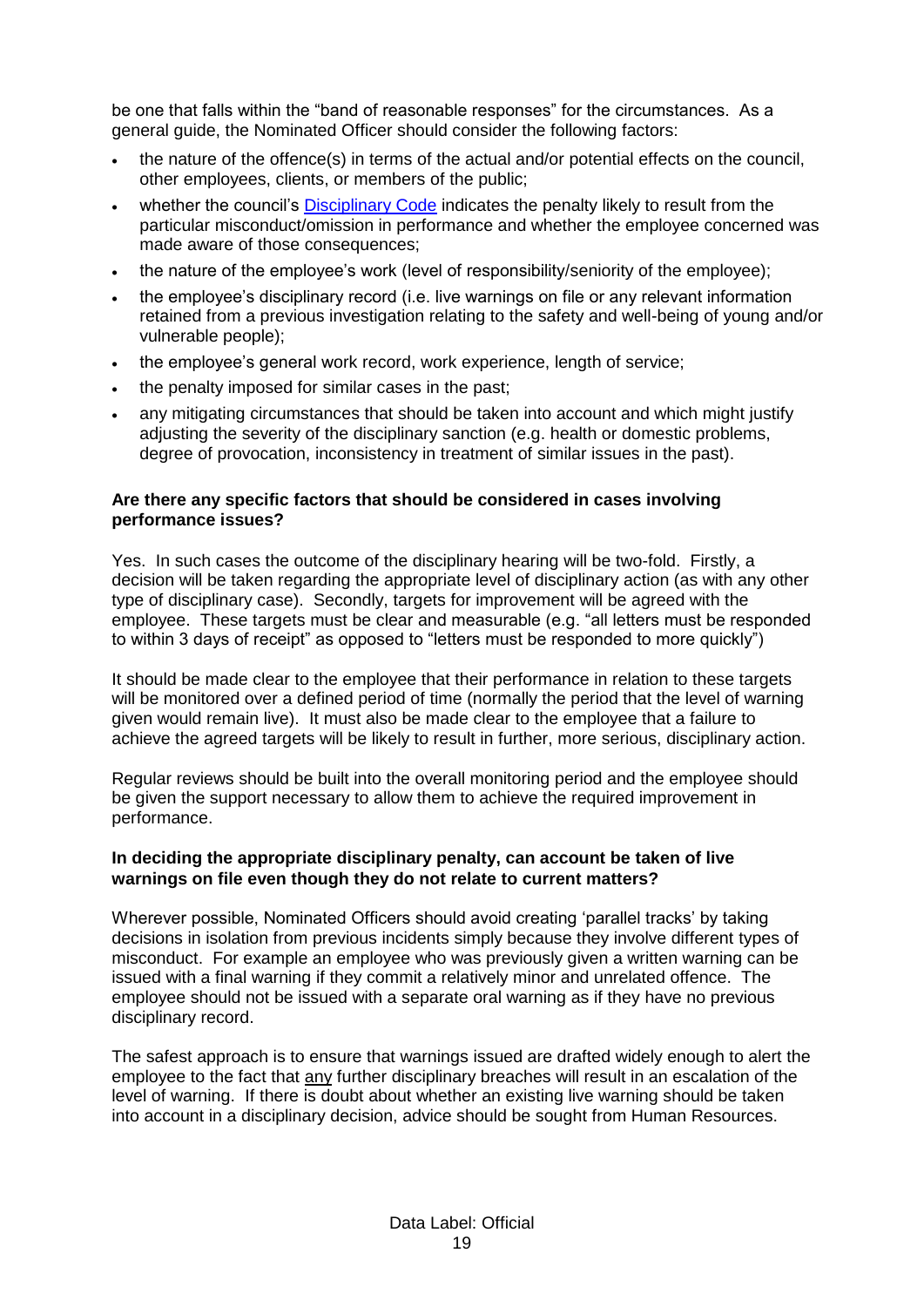#### **When should the outcome of a disciplinary hearing be conveyed to the employee concerned?**

The Nominated Officer should take as much time as is necessary to come to a decision that is fair and reasonable in all the circumstances. In practice this will mean adjourning the disciplinary hearing and calling a recess once all the relevant evidence has been led.

Where possible, the employee concerned should be advised of the decision on the day of the hearing. However in complex cases, particularly those that could result in a decision to dismiss, it may be necessary for the Nominated Officer to take more time to reflect on the matter and be satisfied that all relevant factors have been fully considered before reaching a final decision. In these circumstances, it may not be practicable to announce the decision on the day and instead the decision will be notified/confirmed to the employee in writing within 5 working days of the hearing.

#### **How much detail should be included in the letter confirming the disciplinary decision?**

A disciplinary decision must only relate to the allegation(s) set out in the letter convening the disciplinary hearing. A letter confirming the outcome of a disciplinary hearing should, therefore, be confined solely to the particulars of the allegation(s) investigated and discussed in the course of the hearing.

In addition to the standard provisions stipulated in the Disciplinary Procedures such as right of appeal, the duration of the warning etc, the letter should contain sufficient detail to enable the employee to understand the reason and justification for the level of disciplinary sanction applied.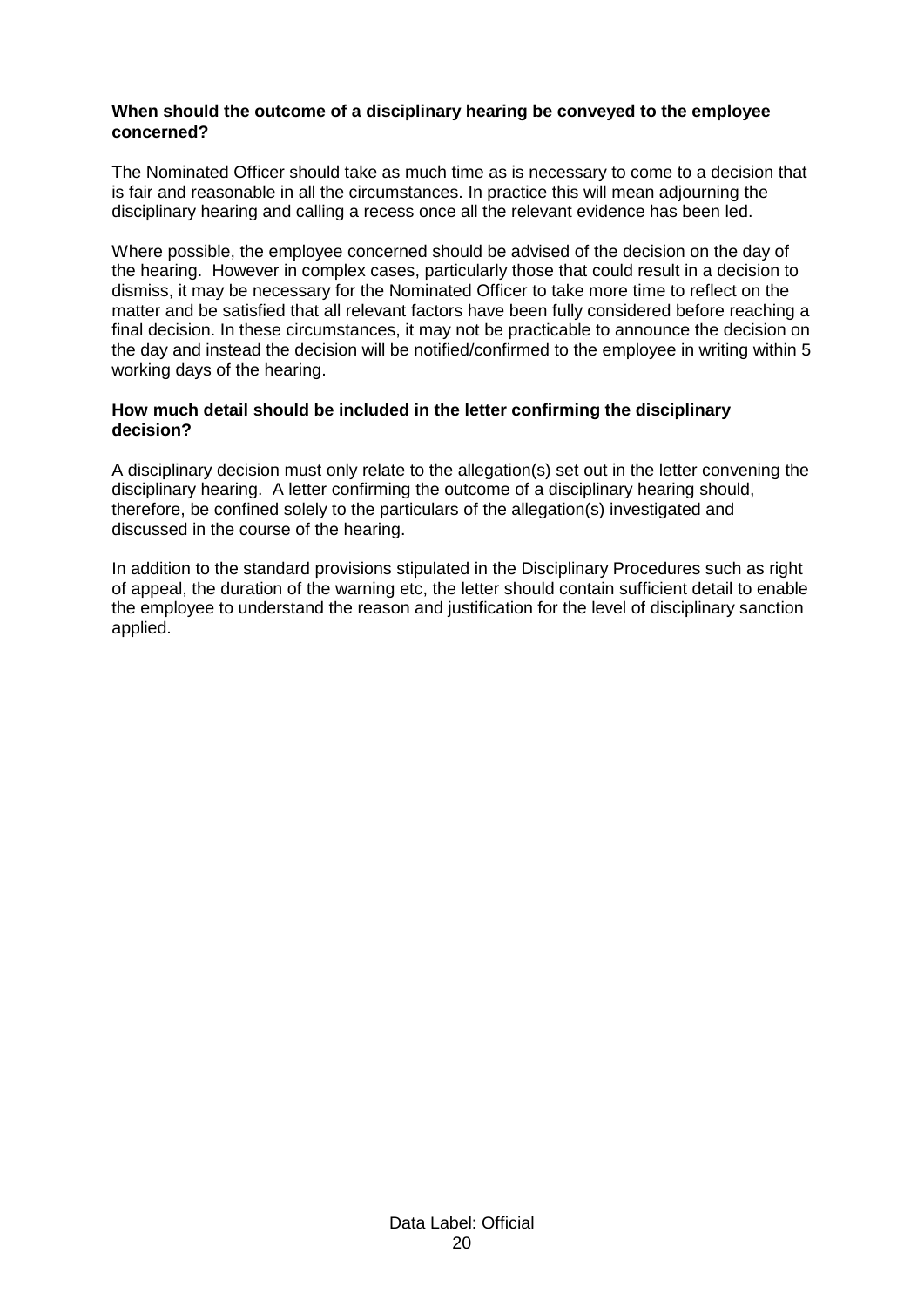#### **APPEALS**

#### **Does an employee have to submit written grounds of appeal before an appeal hearing can be held?**

The council's disciplinary procedure states that an employee wishing to appeal against a disciplinary decision must submit their grounds of appeal in writing within 10 working days of being notified of the disciplinary decision.

#### **In an appeal against disciplinary action, who should lead the Service's case?**

This largely depends on the nature of the disciplinary action being appealed and the level of the appeal. For example, if the appeal is to the council's Appeals Committee and concerns a sensitive and complicated issue, which may have potentially damaging implications for the council if not handled carefully, it is essential that the Nominated Officer holds a case conference with their Human Resources/Legal Advisers to determine who should lead.

Where a solicitor is representing the appellant in these circumstances, the Nominated Officer should consider engaging a senior council solicitor to lead the case. In these circumstances the Nominated Officer would participate as primary witness. Alternatively, if the case is of a less sensitive and complex nature and an external solicitor does not represent the appellant, the Nominated Officer would normally lead the management's case.

#### **Are there any specific factors to be considered in appeals involving child protection issues?**

Yes. Where a case identified as involving child protection issues progresses to Appeals Committee, the Head of Social Policy shall sit as a technical adviser to Committee so that the Committee can receive appropriate advice on child protection.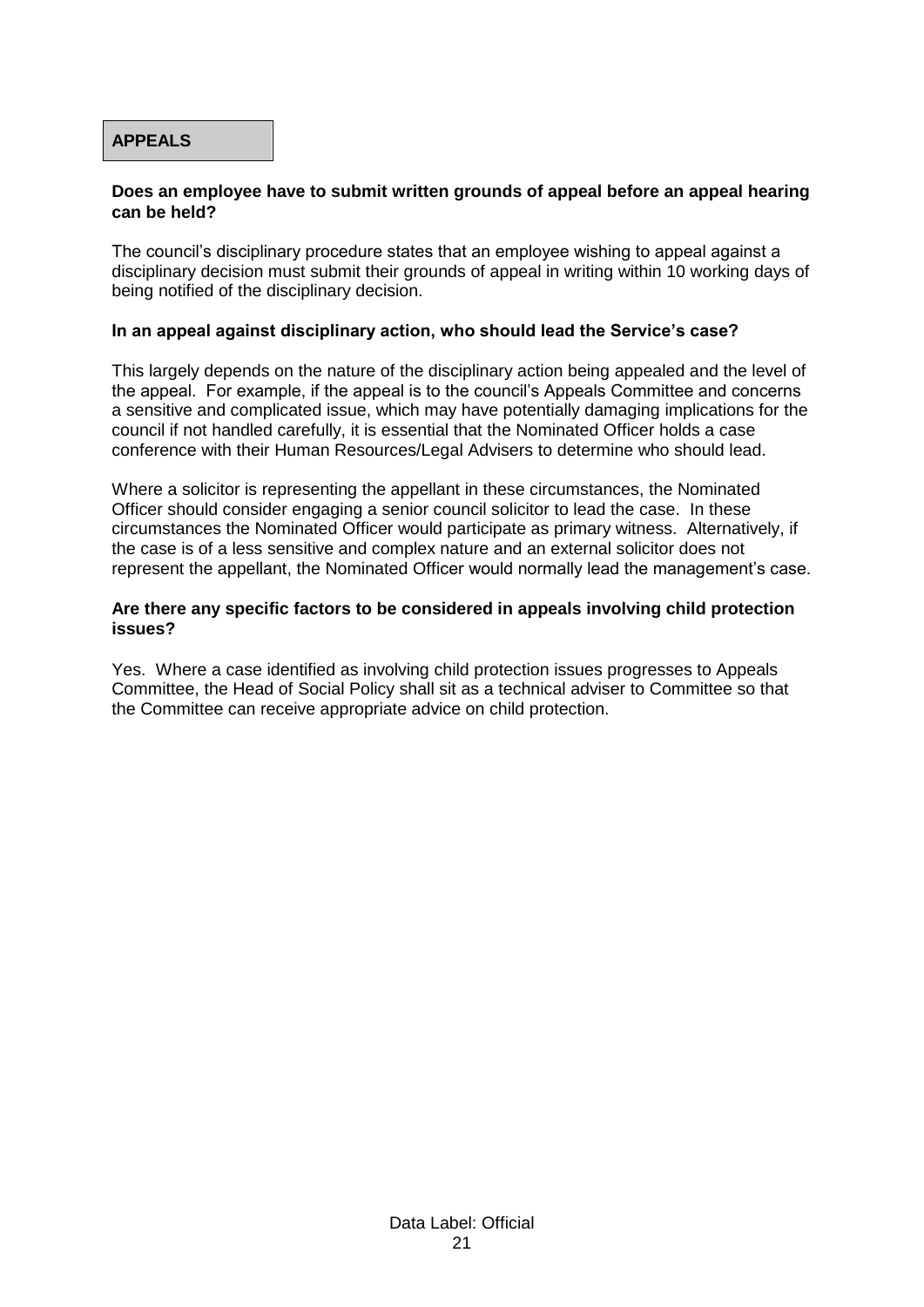#### **SECTION D: SPECIAL CIRCUMSTANCES**

#### **PROTECTION OF CHILDREN/PROTECTED ADULTS**

#### **What should I do if an employee is accused of mistreating a child/protected adult or putting a child/protected adult at risk of harm?**

The matter, irrespective of whether or not the incident occurred at work, should be immediately reported to the appropriate Depute Chief Executive and Head of Service who will arrange for the matter to be fully investigated.

In addition where it is alleged that a member of staff is abusing a young person in receipt of the council's services the allegations must be notified immediately to the Head of Social Policy who will decide if a child protection investigation is appropriate

#### **Who can provide specialist advice and support regarding the management of cases where allegations are made concerning the mistreatment of a child/protected adult or a child/protected adult being put at risk of harm?**

Specialist advice should always be sought in cases involving allegations of mistreatment or risk to a child/protected adult. Human Resources, Legal Services and the Head of Social Policy will provide advice and support regarding such cases.

#### **SUSPECTED FRAUD and FINANCIAL IRREGULARITIES**

#### **How should cases of suspected fraud/theft in the Council be dealt with?**

Where matters are thought to involve fraud or irregularity that affect the affairs of the council, the relevant Depute Chief Executive must immediately notify the Head of Finance.

Suspected fraudulent claims relating to Housing Benefit and Council Tax Benefit are investigated by the council's Revenue and Benefits Manager. The Revenues and Benefits Manager is also responsible, together with the council's Payroll Manager, for investigating reported matches as a result of the council's participation in the National Fraud Initiative. All other suspected frauds or irregularities are investigated in accordance with the council's Procedures Relating to the Investigation of Suspected Fraud and Irregularities which are issued by the Head of Finance.

When dealing with matters of this nature, managers must take advice from the Audit, Risk & Counter Fraud unit, Human Resources and Legal Services, as appropriate.

#### **What does an investigation under the Procedures Relating to the Investigation of Suspected Fraud and Irregularities involve?**

The council's Internal Audit Manager, following consultation with the Head of Finance and the Head of Service as necessary, will decide on the precise approach to an investigation, dependent upon the extent of the suspected fraud and the individual circumstances involved.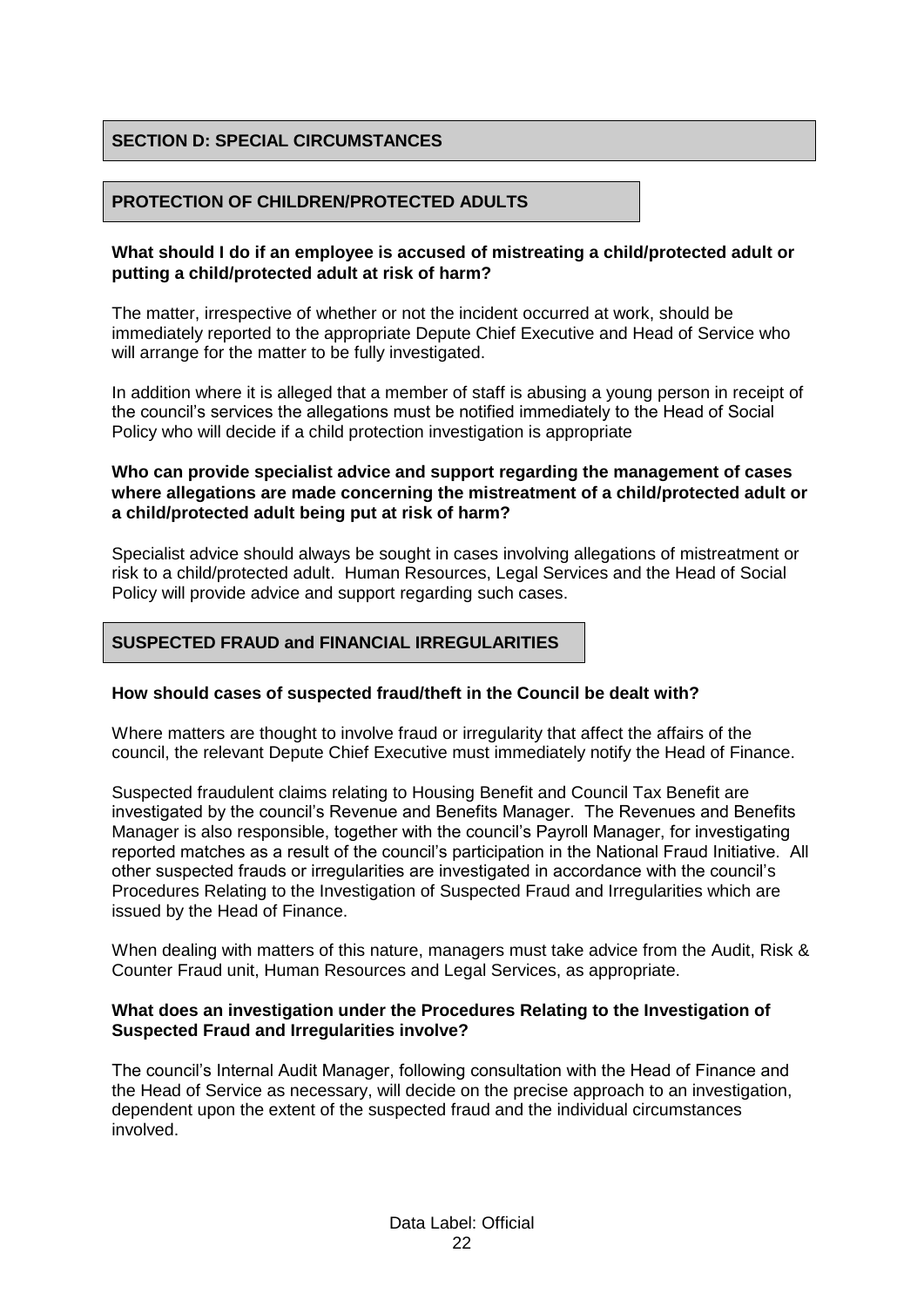Where there are grounds for investigating the matter under the council's Disciplinary Procedures, the results of the Internal Audit investigation will be reported to the Investigating Officer to be included as part of the disciplinary investigation.

#### **In cases of suspected fraud or theft, who decides if the Police should be involved?**

The Chief Executive in consultation with the appropriate Head of Service, Head of Finance and Chief Solicitor, as appropriate, will determine whether the matter should be referred to the police.

#### **SUBSTANCE MISUSE**

#### **In cases of Substance Misuse under what circumstances would disciplinary action be appropriate?**

The council's [Policy on Substance Misuse](https://www.westlothian.gov.uk/media/19656/Substance-Misuse-Policy/pdf/Substance_Misuse_Policy_2017.pdf) recognises substance misuse as primarily a health problem that requires professional help and treatment. However the policy also recognises that the possession, supply or production of illegal drugs is a criminal offence and that any such activity occurring on council premises will be treated as gross misconduct. Equally, off-duty incidents involving the possession, use or supply of drugs may be considered a disciplinary offence if the criminal element related to the activity is deemed to fundamentally affect the employee's suitability for the post they hold with the council.

An excessive indulgence in alcohol and/or drugs on random occasion, which is **not related to a physical dependency,** will normally be regarded as a conduct problem to be dealt with as a disciplinary issue. A confirmed habitual use of alcohol and/or drugs **related to a physical dependency** that continually or repeatedly interferes with the employee's capability, health and/or conduct will normally be treated as a health/capability issue and will be dealt with outwith the Disciplinary Procedure.

#### **Are there any circumstances in which disciplinary action is appropriate despite a physical dependency being confirmed?**

The existence of a physical dependency does not in itself mean that disciplinary action is not an appropriate response.

Where a conduct issue is addressed under the council's Disciplinary Procedure and the employee presents the alcohol/drug problem as a mitigating circumstance, the disciplinary process may be suspended pending a referral to the council's Occupational Health Unit/ agreed external agency.

Where dependency is confirmed, the suspension may continue on condition that the employee successfully completes any prescribed course of treatment, and that a significant improvement in the employee's behaviour is identified within a defined period. Where this happens, it would be appropriate to reconvene the original disciplinary hearing and confirm an appropriate disciplinary sanction, which may be a lesser sanction than that contemplated prior to the suspension of the disciplinary proceedings.

If dependency is not confirmed, or if an employee does not complete a prescribed course of treatment/counselling, the disciplinary process will be resumed in accordance with normal practice in cases of alleged misconduct.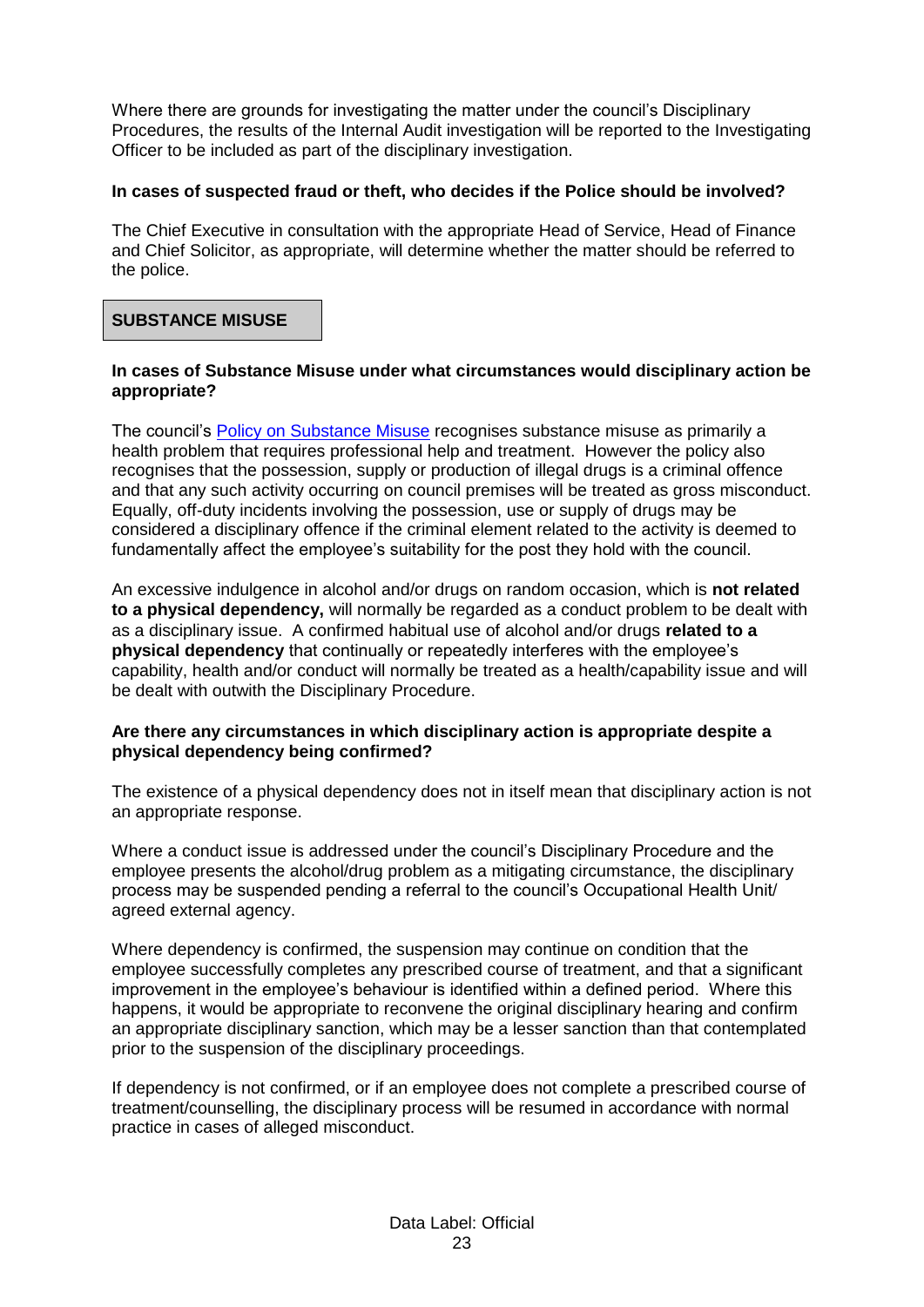

#### **RECORD OF COUNSELLING**

(Please complete in BLOCK capitals)

Employee's Name:

Designation:

Place of Employment:

**Counselling:**

Date of meeting: Matters Discussed:

**Action required by employee:**

**Action required by manager (if any):**

**Monitoring arrangements:**

| Manager's Name: |       |  |
|-----------------|-------|--|
| Designation:    |       |  |
| Signed:         | Date: |  |

#### **A copy of this record should be given to the employee.**

In accordance with the Data Protection Act 1998, this record should be treated as confidential and kept in a secure place outwith the employee's personal file.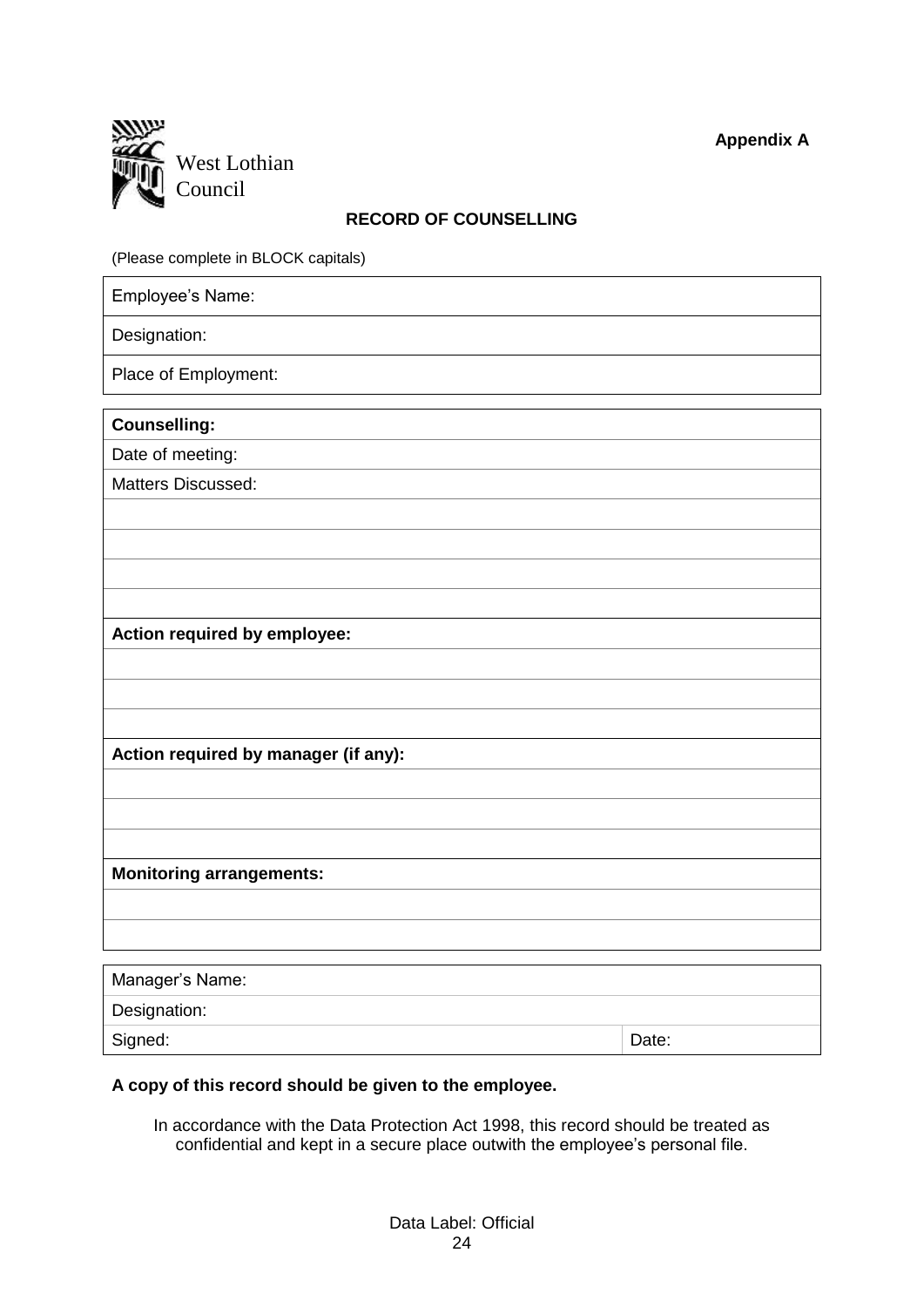#### **BRIEFING NOTE FOR CONDUCTING DISCIPLINARY HEARING**

| <b>INTRODUCTION</b>                        | <b>ACTION</b>                                                                                                                                                                                                                                                                                                                        |  |
|--------------------------------------------|--------------------------------------------------------------------------------------------------------------------------------------------------------------------------------------------------------------------------------------------------------------------------------------------------------------------------------------|--|
| Nominated Officer                          | Introductions<br>Purpose of Hearing (i.e. formal Hearing convened under council's Disciplinary Procedure to consider allegation of )<br>Briefly explain format of Hearing<br>$\bullet$<br>Invite investigating Officer to present findings of investigation                                                                          |  |
| <b>INVESTIGATING OFFICER PRESENTS CASE</b> |                                                                                                                                                                                                                                                                                                                                      |  |
| <b>Investigating Officer</b>               | Outline the findings of the investigation<br>$\bullet$<br>Bring in Management witnesses as necessary and take through statement.                                                                                                                                                                                                     |  |
| <b>Nominated Officer</b>                   | Provide Employee and TU Rep. with opportunity to ask witness questions<br>$\bullet$<br>Ask Investigating Officer's witnesses questions as appropriate<br>Ask Witnesses to withdraw from the room after questioning is completed but to remain in the building for possible recall<br>in the event further clarification is necessary |  |
| <b>EMPLOYEE PRESENTS DEFENCE</b>           |                                                                                                                                                                                                                                                                                                                                      |  |
| Nominated Officer                          | Ask <b>Employee</b> /TU Rep. to present their case (i.e. the response to allegations); and<br>Give Employee/TU Rep. opportunity to call witnesses and take them through statements/ask questions<br>Ask Employee (and their witnesses) questions as appropriate<br>$\bullet$                                                         |  |
| <b>SUMMING UP</b>                          |                                                                                                                                                                                                                                                                                                                                      |  |
| <b>Nominated Officer</b>                   | Ask Investigating Officer to sum up case<br>$\bullet$<br>Ask Employee (and TU Representative) to sum up case (defence)                                                                                                                                                                                                               |  |
| <b>DELIBERATIONS</b>                       |                                                                                                                                                                                                                                                                                                                                      |  |
| <b>Nominated Officer</b>                   | Ask investigating Officer, Employee (and TU Rep.) to withdraw from room pending deliberations<br>$\bullet$                                                                                                                                                                                                                           |  |
| <b>DECISION</b>                            |                                                                                                                                                                                                                                                                                                                                      |  |
| <b>Nominated Officer</b>                   | Call back Employee (and TU representative) and either:<br>announce decision; or<br>formally adjourn the hearing if more time is required for deliberation                                                                                                                                                                            |  |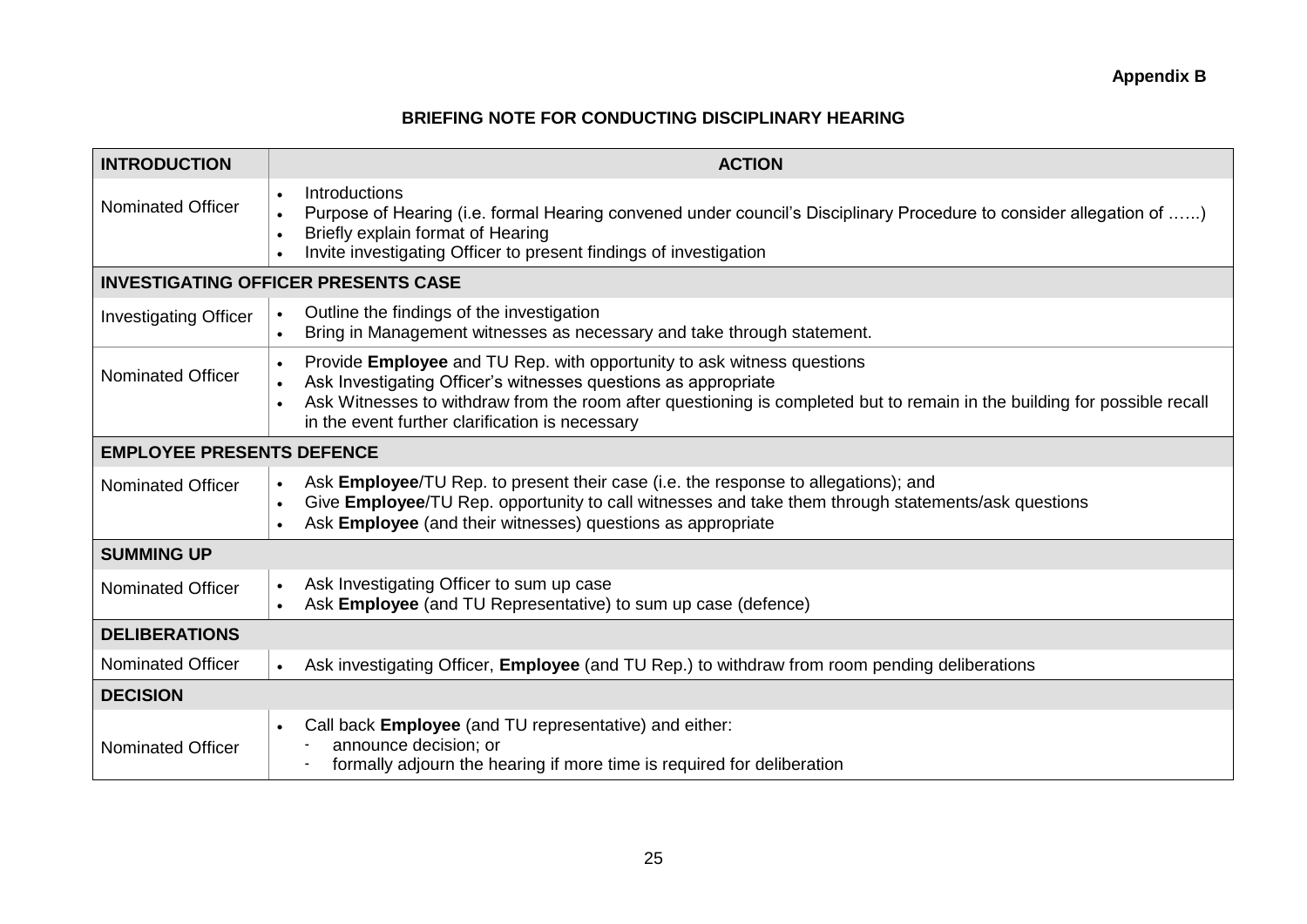

# **Disciplinary Hearing Notes**

| Date:                                                                                   | Time: | Location: |  |  |
|-----------------------------------------------------------------------------------------|-------|-----------|--|--|
|                                                                                         |       |           |  |  |
| Employee's Name:                                                                        |       |           |  |  |
| Designation:                                                                            |       |           |  |  |
|                                                                                         |       |           |  |  |
| Present:                                                                                |       |           |  |  |
|                                                                                         |       |           |  |  |
|                                                                                         |       |           |  |  |
|                                                                                         |       |           |  |  |
| Does the employee want a work colleague or trade union representative present? YES/NO   |       |           |  |  |
| If Yes, detail name and position                                                        |       |           |  |  |
|                                                                                         |       |           |  |  |
|                                                                                         |       |           |  |  |
| Has the employee been given copies of all paperwork relevant to this hearing?<br>YES/NO |       |           |  |  |
| Has the employee been advised of the allegations against him/her?                       |       |           |  |  |
|                                                                                         |       |           |  |  |
|                                                                                         |       |           |  |  |

**Notes**

| Initial |  |
|---------|--|
|         |  |
|         |  |
|         |  |
|         |  |
|         |  |
|         |  |
|         |  |
|         |  |
|         |  |
|         |  |
|         |  |
|         |  |
|         |  |
|         |  |